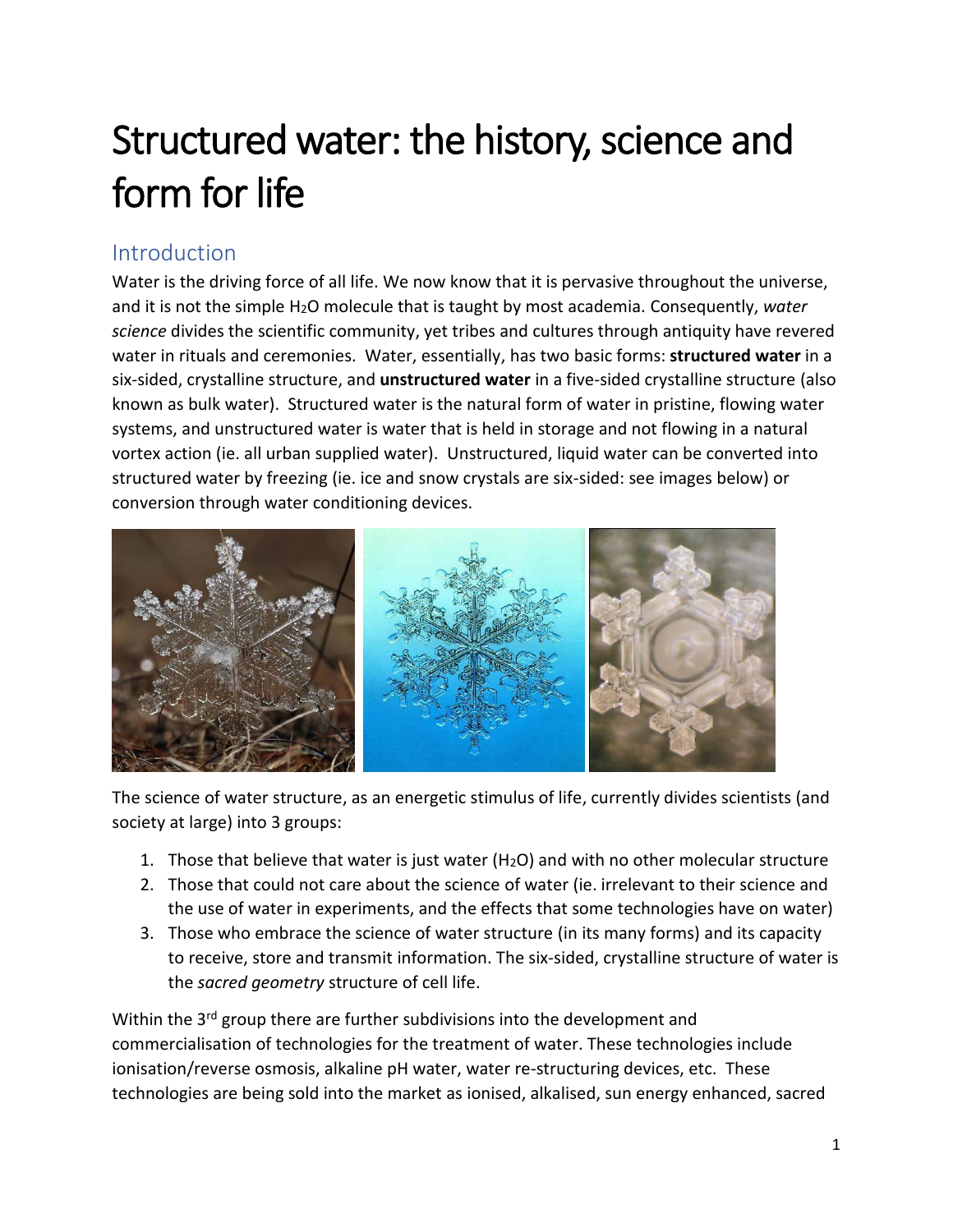geometry enabled, magnetised, intentioned, vortex, etc. for the treatment of water and some for cellular healing.

Consequently, there is so much contradictive information about water in books and on the Internet these days, that facts and science rarely come together. A book that does summarise the science very well is *Water Codes: The Science of the Health, consciousness and Enlightenment, by Dr. Carly Nuday*. Much of her material is used in this essay. The purpose of this essay is to disentangle some of the facts and history of the science, and present a view that may help in decisions about the role of structured water in *vital life*, based on research and development within **Phi'on**, since 2003.

## **History**

Prior to 10,000 years ago humans usually settled next to a flowing river, creek or spring fed pond and consequently drank structured water. This water was naturally structured as it flowed (through a continuous vortex action of flowing water), and was constantly exposed to sunlight, biology, minerals and natural vibrations of the Earth. Ancient cultures across the planet (in time and space) understood the incredible nature of structured water, and some **water sites became places of sacred or ritual cleansings**. These cultures revered water because they intuitively understood the form (structure) and the energy function (*syntropy or energy building*) of structured (living) water.

Today, most water courses are polluted from chemical run-off into water storage systems, and the urban water supplies are housed in unnatural reservoirs, tanks, and straight pipes. Also, these urban waters are further polluted with fluoridation and chlorination. This type of water is also known as *entropy water or water that has a decaying force*. Consequently, people are concerned about water quality and seek technology to restore water quality (eg. eliminate chemicals and restructure the water to a living form).

The science of water structure has existed in some form for centuries. For example, Leonardo Da Vinci drew water vortices and described water as *the driving force of all of nature*. The science gathered pace during the 1930's and onwards through the work of Dr. Szent-Gyorgyi (Nobel Prize winner) who described the structure of water as the *essence of all life*. Other Nobel Prize winners who have championed the amazing properties of structured water included Dr. Linus Pauling and Dr. Luc Montagnier. In the 1980's Dr Marcel Vogel (former IBM researcher and renowned crystallographer) was involved in research on the relationship between structured water and consciousness. During his time with IBM he became known as the father of crystal and computer based technology, including development of the technology behind the application of liquid crystal displays and magnetic hard drive encoding. Later he became involved in collaborative research with Cleve Backster in demonstrating (using liedetector technology) the connection between structured water in plants and a plant's ability to display conscious emotions or feelings in response to its environment. This work is summarised in the book *The Secret Life of Plants* (Tomkins and Bird).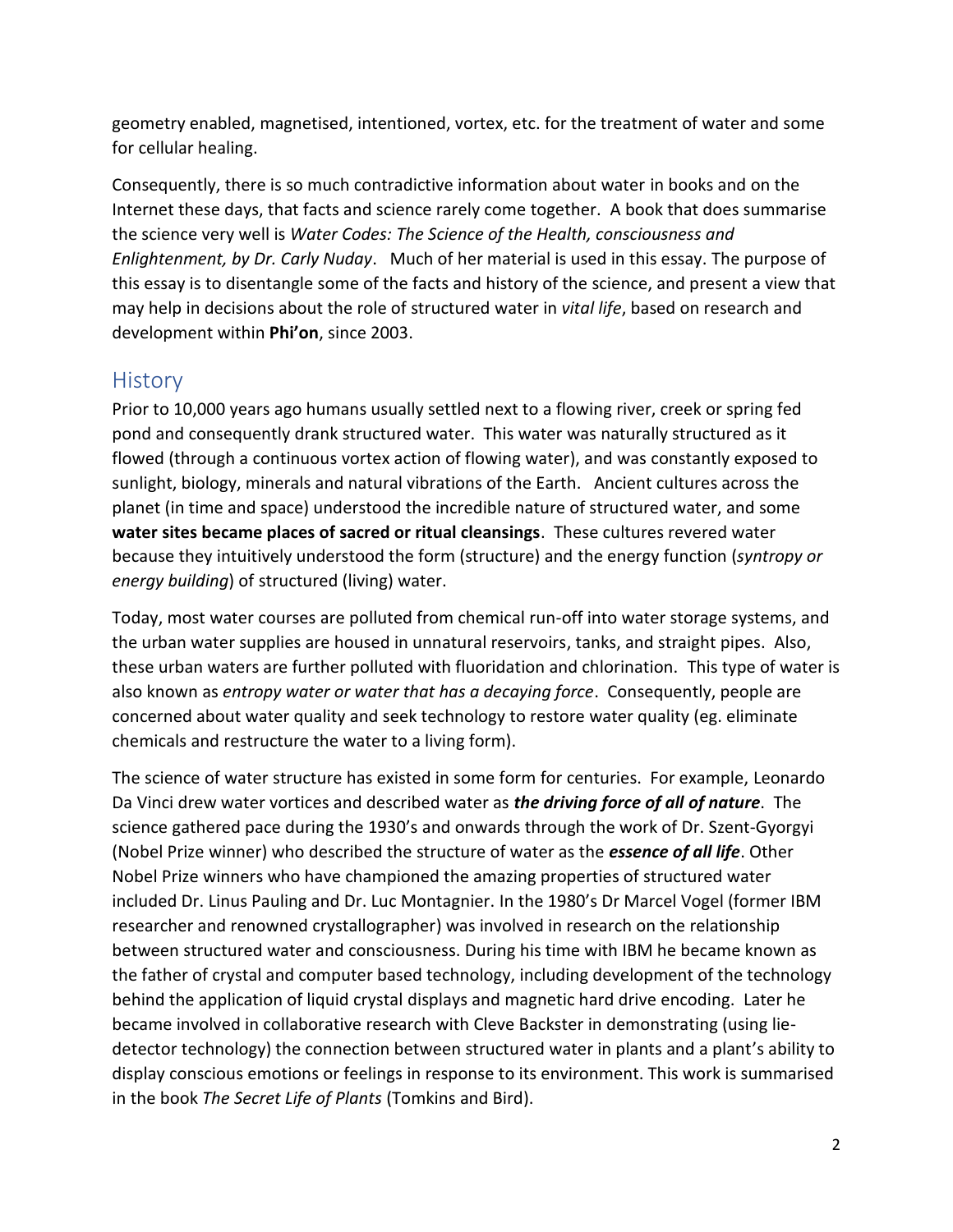Other scientists involved in the research of the effects of structured water on life are: Dr. Konstantin Korotkov, Dr. Mae-Wan Ho, Dr. Martin Chaplin and Dr. Gerald Pollack, Dr. Vladimir Voeikov, Victor Schauberger, Jacques Benveniste, and Paolo Consigli (whose book titled *Water, Pure and Simple* is a very good summary of water as a unique molecule). There are many other water scientists who have *crossed the line* into the science of the capacity of water to hold and transfer information including Emoto, Schwenk, Vittorio Elia (homeopathic solutions), Giuliano Preparata and Emilio Giudice.

Of course, there are many other renowned scientists who have researched water structure in its many forms (eg.  $H_3O$ ,  $H_3O_2$ ), including the van der Waal bonds caused by electrostatic force or the forces between atoms and particles that are caused by their electrical charge. While a significant amount of new information about water has emerged from the work of these scientists, and others, much of it is ignored by scientists involved in the use of water directly in either their experiments or indirectly in other research (including pharmaceuticals). On the other hand, we know almost nothing about the full capacity of water in life, and particularly its capacity for cell regulation and healing.

Most of the scientists named above have described structured water as having a unique arrangement of molecules that makes it *biologically active*. That is, structured water has a life-affirming effect on all living species. These findings led most of these scientists to support the long tradition of using homeopathy because structured water holds the energy of the specific ingredient (as opposed to the scientific idea that water holds only physical or chemical forms) and when a homeopathic formulation is delivered in structured water, it transmits the energy of that ingredient to cells. All living things are based on energy to function and it is the strength of cellular energy that determines its capacity for life. Food (along with its minerals and nutrients) is converted into energy (ATP) by the mitochondria within the cell, and cells use the energy to perform bodily functions. The medical system will never get their mind around the science of *water structure energy* because they are stuck in a chemical belief system where the *energetic forms of body function* do not exist in medical practise or language. Therefore, doctors only work on the chemistry of blood and other measurements of the physical aspects of the body. The medical system does not measure cell energy levels (*the essence of life*).

However, what we do know about structured water can be summarised as follows:

- The water molecules in structured water are ordered into a six-sided (hexagonal), crystalline, ordered structure, of small clusters versus bulk water (ie. the form of water that most people drink from urban sources) that has a five-sided (pentagonal) crystalline, disordered structure with large molecule clusters
- 80% of cell capacity within all living species is structured water and when the cell retains this structured (negatively charged) form it carries the oxygen and information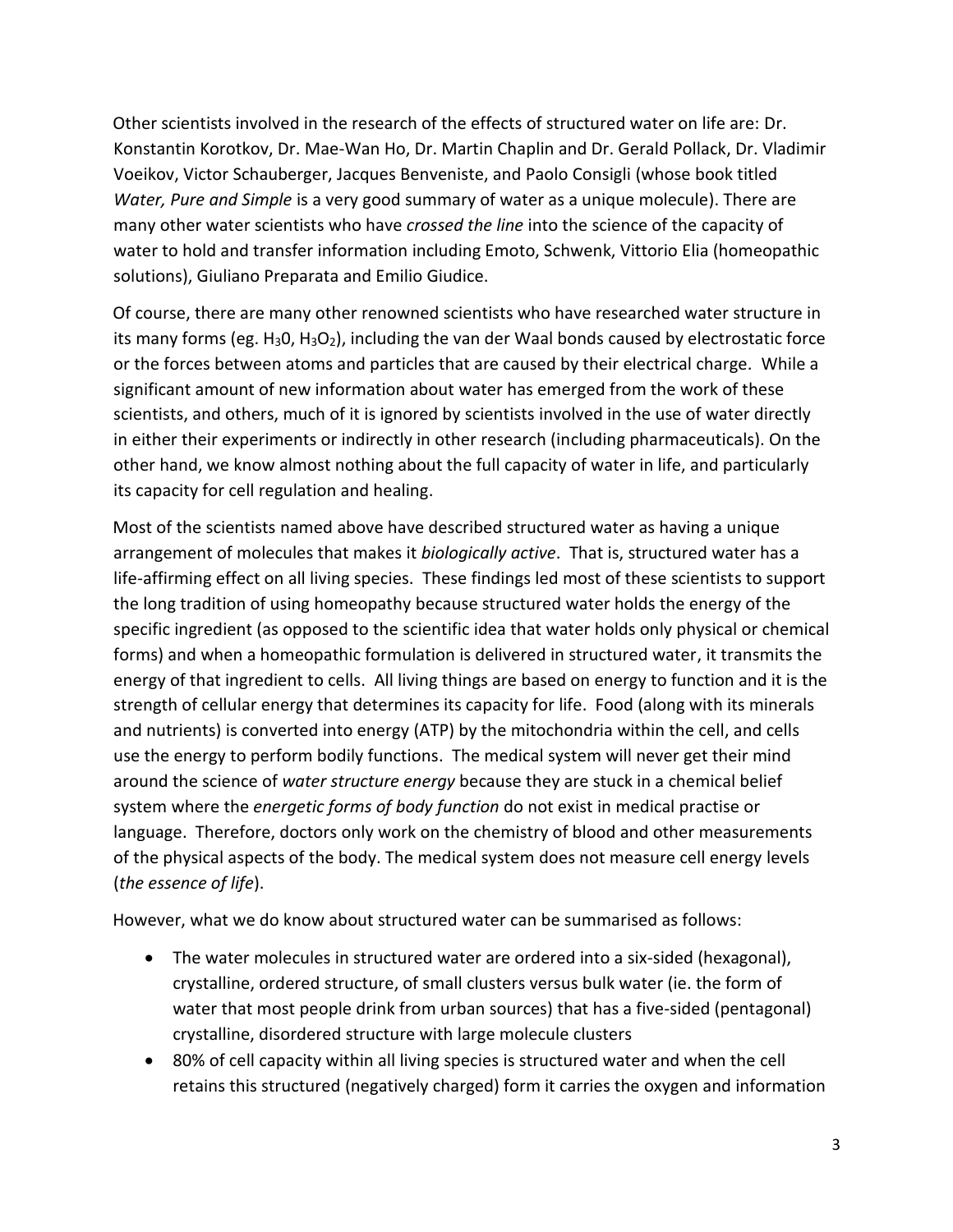essential for cell coherence that is required for continuous cell regulation, replication and healing

- Structured water can receive, store and transmit information (sometimes called *water memory*) that is critical for life (cellular regulation and healing) It is the hexagonal crystalline form of structured water that enables all nutrients (eg. amino acids, enzymes, vitamins, proteins, etc.) to transmit or communicate their specific attributes in collaboration with each other in pathways of cellular regulation and healing. That is, nutrients cannot work or reach their full potential in these metabolic pathways without the presence of structured water. Therefore, structured water is the foundation and *the essence of life*.
- Water is bioavailable only in its structured form to support hydration, digestion, absorption, assimilation, detoxing and elimination
- Structured water has abundant negatively charged hydrogen ions. Dr. Albert Szent-Gyorgyi, stated years ago, *hydrogen is the fuel of life*. The negative hydrogen carries oxygen into the cell where the oxygen burns the hydrogen to form ATP, the compound that all cells use for energy. Negative-ion hydrogen is a non-caloric source of cellular energy. Negative hydrogen establishes environments whereby pathogenic microbes cannot survive. **Phión's** MEA water has already been proven to eliminate pathogenic microbes like E. Coli. Besides, this negative hydrogen environment is unfavourable to cancer cells.
- The structure of water in cells can be degraded (ie. loss of the hexagonal crystalline structure cellular and negative charge) by chemical toxins (eg. pharmaceutical drugs, chemical sprays, air pollutants, etc.) Also, a person's cell health will decline due to constant exposure to radiation (microwave ovens, mobile phones, etc.), lack of fresh, nutrient dense food, drinking disordered, non-structured water, a high carbo-hydrate diet, lack of daily sunlight exposure, stress (in its many forms, including emotions such as grief, resentment, etc.). Premature aging, sickness and disease are all outcomes of cell degradation and dysfunction due to the loss of the hexagonal structure in cell water (*bio-water*).

It is also very likely that both structured and unstructured water can form into many dimensions or forms, within their 6 and 5-sided crystalline and bonding structures. For example, the many *healing waters* of the world are renowned for their *healing properties*, eg. Lourdes in the French Pyrenees, Tlacote in Mexico, Pamukkale in Turkey, Nordenau in Germany, Nadana in India, Liaoning in China and Yankalilla in Australia. It could be assumed that these healing waters are in a six-sided, crystalline, structured form. However, their crystalline structures may have different dimensions in time and space. Also, the molecule bonding arrangements may be different as they put these waters into a **permanent structured, negatively charged form** that restores cellular charge to negative (-) mV. This higher form of structured water would carry a higher negative charge and hence have considerably more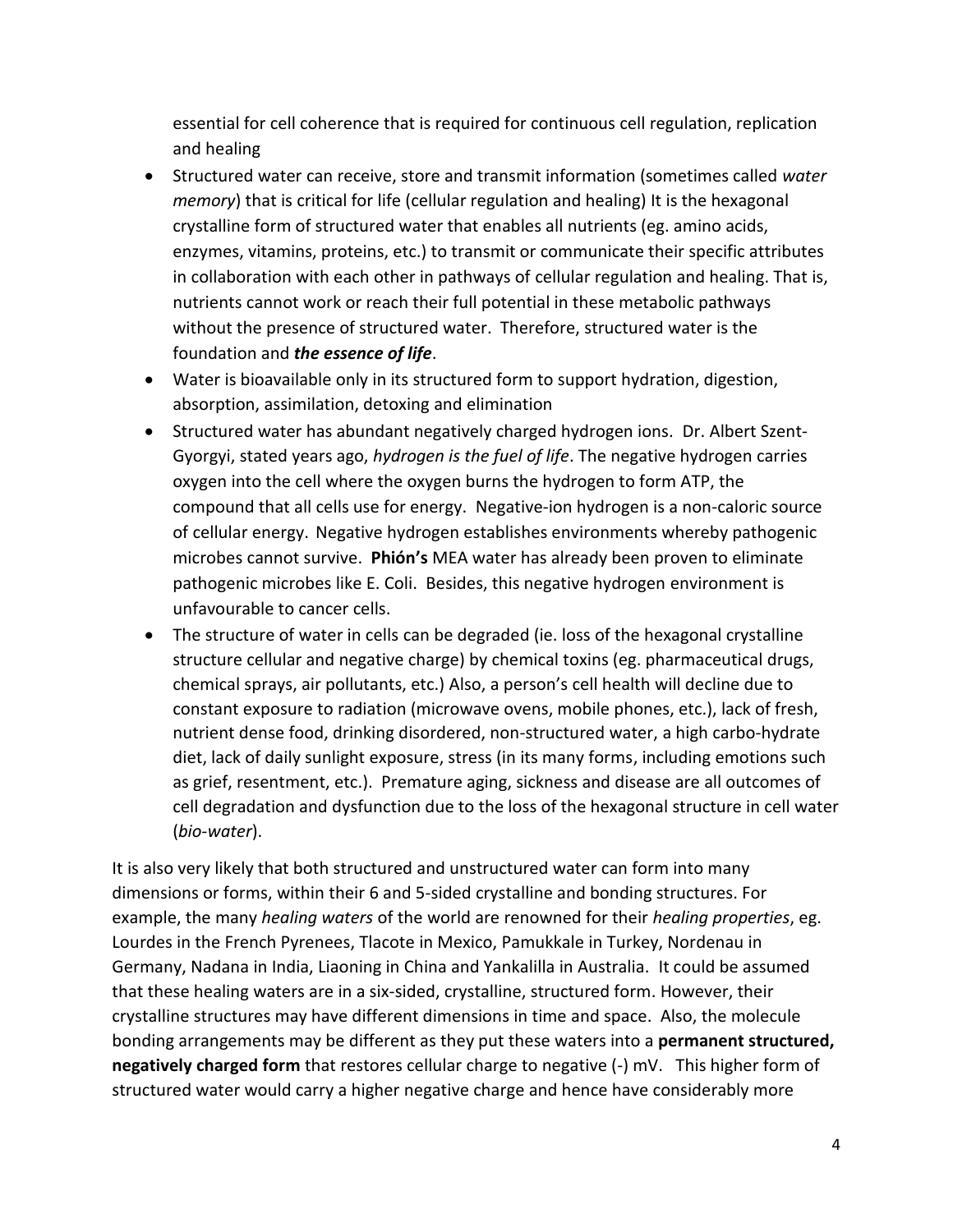electrons <sup>(-)</sup> of oxygen and hydrogen (H<sup>-</sup>). Some sources of *healing water* contain the H<sup>-</sup> ion, and include glacial runoff water, high altitude lakes, wells and springs and some deep groundwater sources where the aquifer has been stable for millennia.

*The water inside your cells is critical for your health. If you have a pathology (dysfunction or disease) of an organ, it is not only the proteins inside that organ that are not working, but also the water inside that organ (group of cells). That near-protein water is not ordered the way it should be. What you could do is, re-establish a kind of ordering, if you need that entity to function properly. Take a muscle for example, if the muscle is not functioning, it is the protein and water that are not functioning. You need plenty of this ordered/structured water and proteins in the right form to make the muscle function properly.* 

*Dr. Gerald Pollack, Professor Bioengineering Washington University* 

Three Nobel Prizes were awarded in the 1990's for scientific research involving *clustered/organised* or structured water. This research involved the relationship between structured water and DNA, intercellular fluids, **cellular communication**, and protein folding. The discoveries demonstrated that healthy DNA (in cells) is surrounded by cellular water in a crystalline (structured) matrix. However, what is amazing is that Nobel Laureates have known about the link between structured water and every bio-chemical/energy reaction in organisms for over 100 years. Academic science, government authorities and the medical system still scoff at these facts and remain ignorant of the natural healing and preservation properties of using structured water.

## Water treatment technologies

The purpose of this section is to discuss the differences in water technologies and whether these technologies produce water in its natural structured water (negatively charged) state. This section should sort out some of the facts from the myths.

## Alkaline pH or ionised water

Technologies have emerged globally, that promote alkaline water for cellular healing or supporting blood alkalinity.

There are commercial, alkaline water systems that claim a range of health benefits. These systems have a water science based on the use of an Oxidation Reduction Potential: ORP meter to measure and promote the health benefits of water's negative (-) ORP value. Firstly, the claim that ORP measures voltage is flawed. There is a diagram on page 7 that shows swamp water with a negative ORP (with low oxygen and low diversity of biological life), so this is near dead water. Water that is living and in a structured form has a positive (+) ORP.

Natural flowing water in pristine rivers, creeks and springs is living water. This natural water carries a *negative voltage (charge) and has a full range of trace minerals including alkaline earth minerals or metals*, like lithium, sodium, potassium, magnesium, calcium, rhodium and strontium. When water is not flowing (eg. water held in a tank, pond, dam, reservoir, etc.) it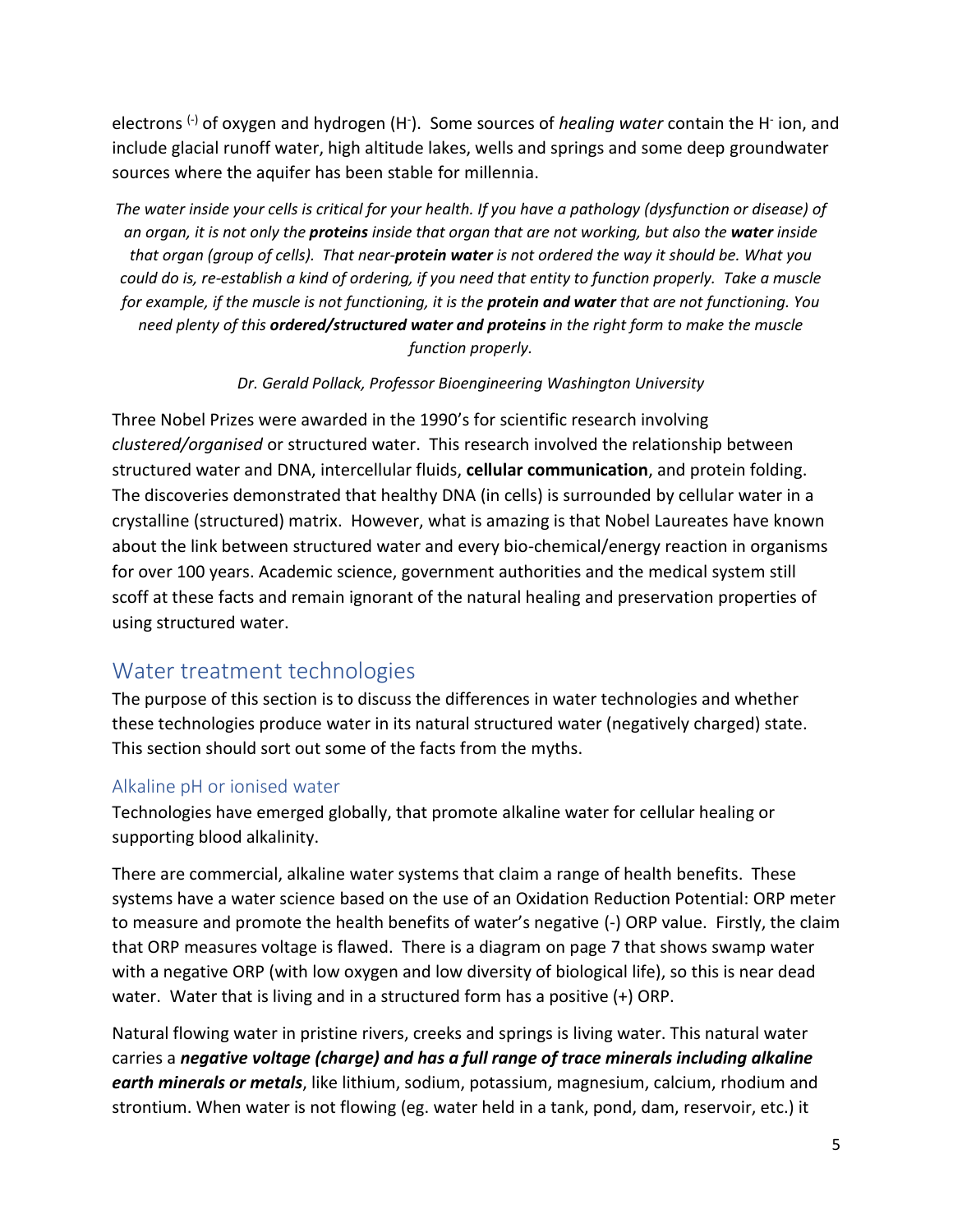turns to a positive charge. **Phi'on** has a patented magnetic device to hold a *permanent negative charge* in water that imitates water from nature. This voltage or charge is measured with a **volt meter**. The **Phión** water restructuring device is called MEA (**M**agnetic, **E**nergised and **A**ctivated). The device converts the water to its natural, six-sided crystalline structure, and this water is commonly called structured water. When water is in this form, it holds negative voltage due to the increase in oxygen molecules (ie. the water has high or positive oxygen potential or positive + ORP). Also, we have independent laboratory data that shows that the MEA water device will destroy pathogenic microbes.

**Phión** scientists have measured natural flowing water all over the world and have found that most waters (possibly >95%) are slightly acidic (ie. 6.6pH) to acidic (5.5pH). When water pH has high alkalinity, oxygen (measured as ORP) is low (or -ORP). When water pH is low (below pH 7) the ORP is high and positive (+) and carrying more oxygen. All body regulation and healing require oxygen, and high levels of oxygen in water is highly desirable because oxygen carries a negative (- ) charge. Also, see **Phión** papers on the results of using negatively charged (including + ORP) water on plants (MEA Water Measurement Results). These papers provide clear evidence that all living species require negatively charged (voltage) water and high levels of oxygen (+ ORP) water. There is something to be said for the *messages or laws in nature for natural water* systems.

The myth in the alkaline water story is the belief that ORP is a measure of voltage in water. It is not. Voltage in water is measured with a voltmeter: that measures charge or voltage (- or +). An ORP meter only measures *oxidation reduction potential* or the ability /state of water to gain or lose oxygen. Phión has invented a meter technology to measure voltage in water. In many respects, the alkaline water is dead water and not life-affirming, as claimed. Alkaline water is rarely found in nature (except from limestone or carbonate groundwater (fractured rock) systems and humans never evolved or adapted to using highly alkaline water. It most likely that the voltage in these human-made alkaline waters is positive (+).

The diagram on page 7, shows that pristine waters in rivers and creeks have slightly acidic pH and an ORP value that is positive, and often well above +200 mV. By way of contrast, organic rich saline water has a pH of about 9 and an ORP value of -300mV. This sounds like the water promoted by *alkaline water companies*. It is concluded that the consumption of alkaline water has no relevance in terms of cellular health. In fact, alkaline (high pH above 7.5pH) water is deprived of oxygen and these waters are not life-affirming. However, pristine water that is well mineralised (particularly with alkaline minerals) and oxygenated (high positive ORP) will produce the best structured water results.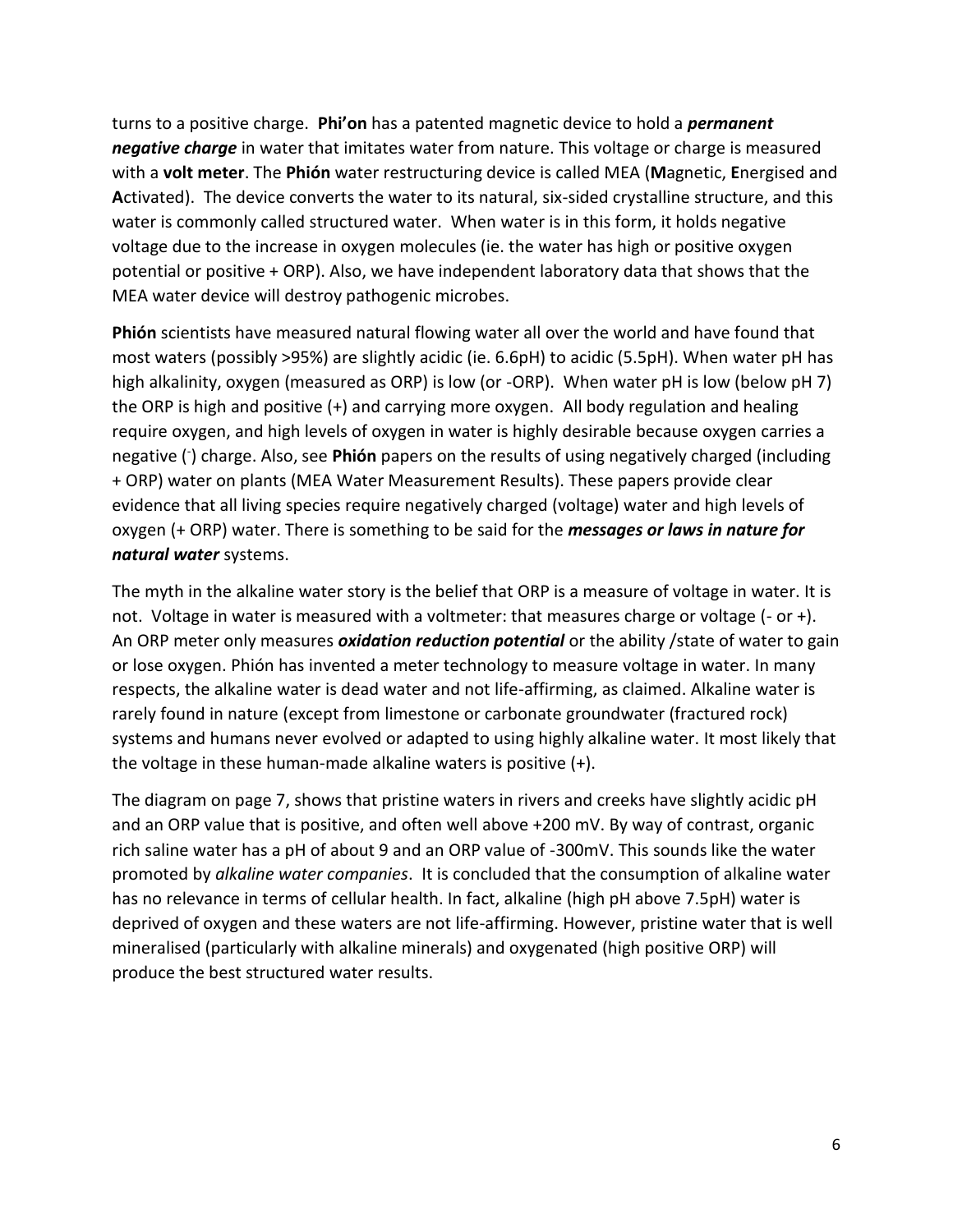

The key to water integrity is the negative charge (-) and the amount of primary alkalising minerals (eg. bicarbonate, Lithium, Sodium, Potassium, Calcium, Magnesium, Rubidium and Strontium) in the water. It is these minerals that keep your blood alkaline, not the alkaline pH of water.

Alkaline water does not provide the natural negative charge of flowing, pristine water. As soon as you drink alkaline water it becomes acidic in the stomach as the stomach is acidic (1-3pH). Studies have shown that pathogenic microbes (with gram negative membranes) are destroyed in water with a pH of 2.5 or below, and this fact is one reason your stomach is acidic. Your stomach is also acidic to break down food into the small particles that microbes can digest in the small intestines. If you put alkaline water into the stomach, then the stomach must put more acid (mainly hydrochloric acid) into the stomach to counter the pH imbalance.

Clearly, there is some value from the alkaline minerals and extra hydrogen in any natural alkaline water. However, all food and water you swallow becomes acidic within seconds of reaching the stomach and therefore the alkaline water pH is rendered useless at this point. Also, alkaline water will have less dissolved oxygen due to the higher, alkaline pH (the hydrogen ions reduce the oxygen ions in non-structured water forms). Every cell in your body requires a negative charge to create a new cell (see *Healing is Voltage, by Jerry Tennant*) It is the negative charge in water that neutralises the positively charged free radicals in your body. Also, antioxidants (eg. Vitamins A, C and E) do the same thing, along with fresh, raw vegetables and fruit. The best thing you can do for your cardiovascular system is to drink negatively charged (MEA) water developed by my research company, and eat fresh, organic, raw vegetables and fruit at least daily. Himalayan and Celtic salt are *complex salts* that have more than 70 trace minerals and are full of alkalising minerals. You need an adequate daily intake (about ½ a teaspoon at least) of complex salt (sodium and magnesium) to: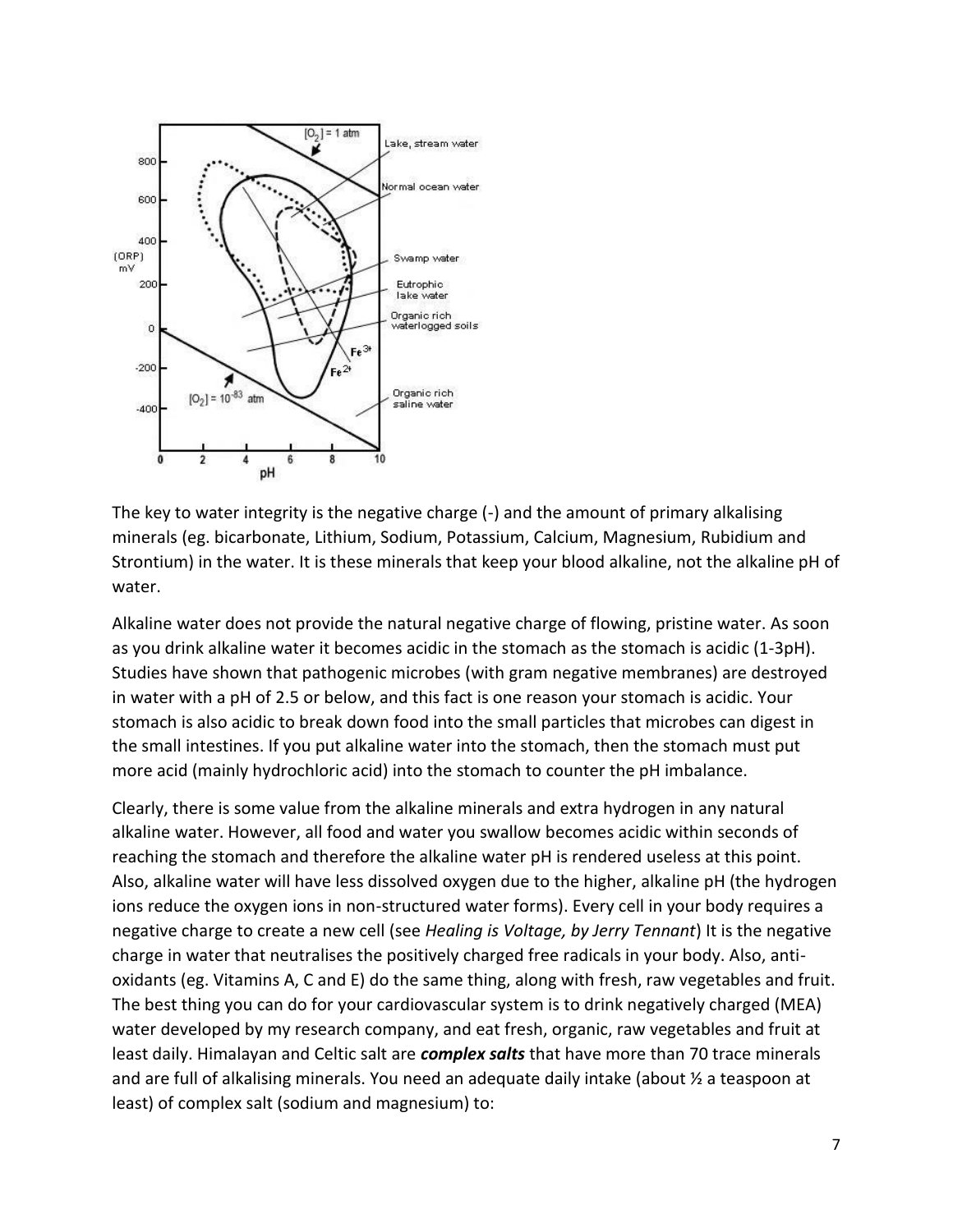- Regulate heart rhythm
- Metabolise the water into the cells
- Balance blood pH and pressure
- Encourage digestion and elimination
- Sustain nerve and muscle function
- Regularise the quantity of bodily fluids (eg. blood contains about 10grams of sodium per litre)

A good summary of the issues with drinking alkaline water is on Wikipedia (see extract on page 7 below) and the website of Dr. Mercola [\(www.mercola.com\)](http://www.mercola.com/) He says: *In [my interview with](http://articles.mercola.com/sites/articles/archive/2010/09/11/alkaline-water-interview.aspx)  [water filtration expert, Houston Tomasz,](http://articles.mercola.com/sites/articles/archive/2010/09/11/alkaline-water-interview.aspx) I asked for his thoughts on the growing use of alkaline water. There are several potential problems with alkaline water. Firstly, most water ionizers and alkalizers are marketed by multi-level marketing (MLM) companies with questionable ethics. Some people experience an initial "high" when they start drinking alkaline water. This can easily be attributed to detoxification, and the fact that they are likely just becoming better hydrated. Detoxification is about the only benefit of alkaline water, and this benefit is limited to very SHORT-TERM USE (no more than a week or two). An additional concern is that many individuals have stomach dysfunctions like GERD or ulcers that are largely related to having too little stomach acid. Long-term use of alkaline or ionized water can interfere with your body's natural digestive process by reducing the acid needed to properly break down and absorb food. This could then lead to an upset of your body's good bacteria, which can then open the door to parasitic infection, ulcers and malabsorption.* 

If you want to boost the alkalising minerals in your water put a few drops of magnesium oil or Himalayan salt into your drinking. That is, add the alkalising minerals to your water and use the MEA bottle top device to charge the water: or install the Phión, MEA in-line water device (either the ½" or ¾" device) to the house supply and then add the alkalising minerals. The house device will ensure all water in the house is negatively charged and at a cost of about \$1,375, with no ongoing maintenance required.

Finally, this is what **Wikipedia** has to say about ionized or alkaline water: *A water ionizer (also known as an alkaline ionizer) is a [home appliance](https://en.wikipedia.org/wiki/Home_appliance) which claims to raise the [pH](https://en.wikipedia.org/wiki/PH) of drinking water by using [electrolysis](https://en.wikipedia.org/wiki/Electrolysis) to separate the incoming water stream into acidic and alkaline components. The treated water is called alkaline water. Proponents claim that consumption of the alkaline stream results in a variety of health benefits, making it similar to the [alternative](https://en.wikipedia.org/wiki/Alternative_medicine)  [health](https://en.wikipedia.org/wiki/Alternative_medicine) practice of [alkaline diets.](https://en.wikipedia.org/wiki/Alkaline_diet) Such claims are not accepted in [chemistry,](https://en.wikipedia.org/wiki/Chemistry) [physiology,](https://en.wikipedia.org/wiki/Physiology) and [evidence-based medicine](https://en.wikipedia.org/wiki/Evidence-based_medicine). The machines originally became popular in [Japan](https://en.wikipedia.org/wiki/Japan) and other far eastern countries before becoming available in the [USA](https://en.wikipedia.org/wiki/United_States) and Europe.*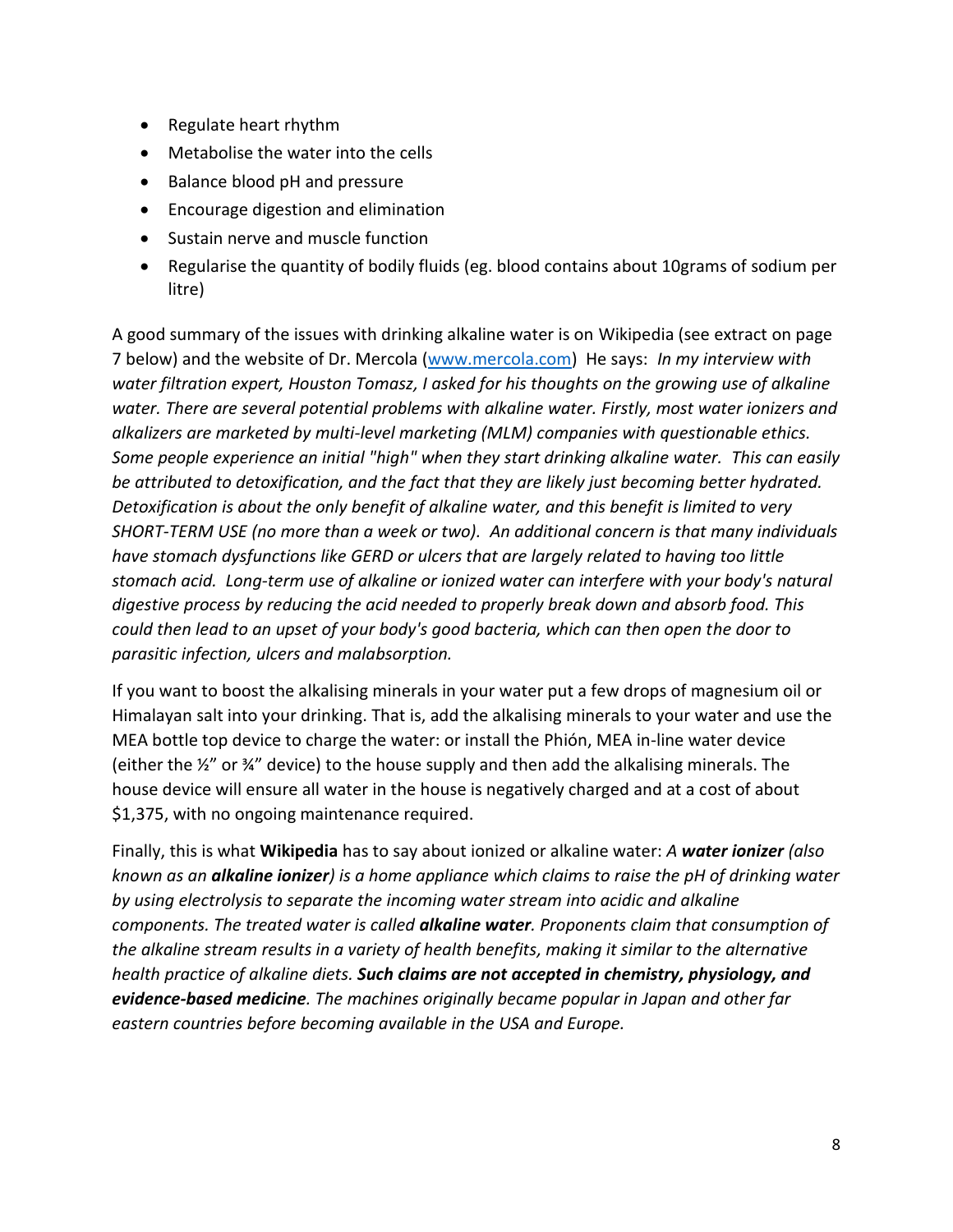*Despite being described as 'water ionizers' the machines are designed to work as [water](https://en.wikipedia.org/wiki/Electrolysis_of_water)  [electrolyzers.](https://en.wikipedia.org/wiki/Electrolysis_of_water) This is a[n electrochemical](https://en.wikipedia.org/wiki/Electrochemical) process in which water is split to form hydrogen and oxygen by an electric current. The overall chemical reaction is shown below:* 

*2 H2O(l) → 2 H2(g) + O2(g)* 

*During this process, the water near the [anode](https://en.wikipedia.org/wiki/Anode) is acidic while the water near the [cathode](https://en.wikipedia.org/wiki/Cathode) is alkaline.* 

*2 H2O + 2e– → H2 + 2 OH– (at the cathode) 2 H2O → 4e<sup>−</sup> + O2 + 4 H<sup>+</sup> (at the anode)* 

*Water ionizers work by simply siphoning off the water near the cathode. Water siphoned off the cathode side contains increased levels of [hydroxide](https://en.wikipedia.org/wiki/Hydroxide) (OH<sup>−</sup> ) and would be expected to have a higher [pH](https://en.wikipedia.org/wiki/PH) (ie. be more alkaline), whereas water siphoned off near the anode would have*  increased levels of H<sup>+</sup> making it acidic. The acidic water is claimed to be useful for household *disinfecting.* 

*The effectiveness of the process is debatable because electrolysis requires significant amounts of time and power; hence, the amount of hydroxide that could be generated in a fast-moving stream of water such as a running tap would be minimal at best. Additionally, the process of reversing the reaction requires much less energy, so if the area between the alkaline and acidic water is at least semi-permeable, the water will undergo another reaction that just leaves neutral water. The second reaction is shown below:* 

*H + + HO<sup>−</sup> → 2 H2O* 

*Similar machines have been used to produce [electrolyzed water](https://en.wikipedia.org/wiki/Electrolyzed_water) which is chemically much different because it also contains [sodium hypochlorite,](https://en.wikipedia.org/wiki/Sodium_hypochlorite) the main ingredient in [bleach,](https://en.wikipedia.org/wiki/Bleach) and may therefore be used as a disinfectant.* 

*Water ionizers are often marketed based on [health claims](https://en.wikipedia.org/wiki/Health_claims) which are normally focussed on their putative ability to make water more alkaline. A wide variety of benefits have been claimed, including the ability to slow [aging,](https://en.wikipedia.org/wiki/Aging) prevent [disease,](https://en.wikipedia.org/wiki/Disease) offer protection from nuclear fallout, give the body more energy, and offset the effects of acidic foods. There is no empirical evidence to support these claims, nor the claims that drinking ionized water will have a noticeable effect on the body. Drinking ionized water or alkaline water does not alter the body's [pH](https://en.wikipedia.org/wiki/PH) due t[o acid](https://en.wikipedia.org/wiki/Acid-base_homeostasis)[base homeostasis](https://en.wikipedia.org/wiki/Acid-base_homeostasis).* 

### Reverse osmosis

Reverse osmosis (RO) works by forcing water into a series of filters and membranes. These filters and membranes require regular replacement or cleaning. A typical reverse osmosis system contains, at least, four membranes and a water softener to help remove any organic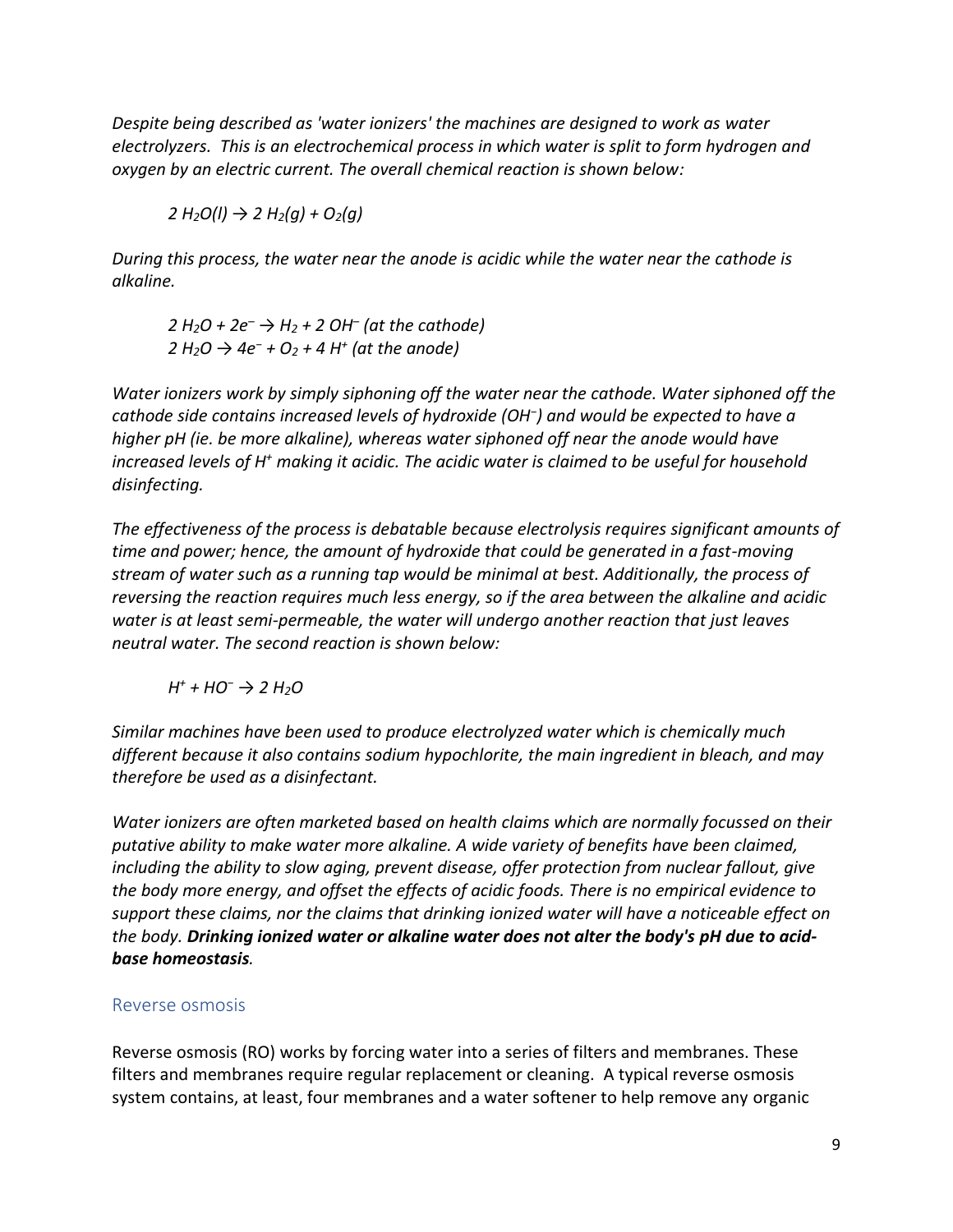particles and soften the water by removing alkaline minerals, like calcium and magnesium. A RO system contains a pre-filter, that removes silt and particles that may clog and destroy the subsequent filters (eg. carbon filter) that remove any odorants and chlorine molecules. Next, [the reverse osmosis filter](https://wateradvise.com/helpful-tips-for-the-users-of-reverse-osmosis-water-filters/) will remove mineral or metal ions that are present in the water. This filter is normally followed by another carbon filter. Then, a water softener will remove any residual calcium and magnesium particles to soften the water.

One major concern is that the RO water system removes the minerals that play an important role in health (eg. alkaline minerals to sustain the blood pH and avoid blood acidity). Typically, a natural or pristine flowing water contains between 30-70 minerals. It could be argued that the natural minerals in urban water are minute and have no real impact on health when compared with the minerals in fresh, raw food. However, urban water usually contains added chemicals such as fluoridation, chlorination and aluminum (as activated alumina). Also, some urban waters contain heavy metals in the form of lead, mercury and arsenic from a range of local containing sources, including soil and air.

Certainly, RO removes waste materials from the water, and therefore it does produce some waste water. Wastewater is produced when the rinse water flushes out the contaminants from the membranes.

The pH of urban (treated) water can generally vary from 6.5 to 7.5. RO can remove the alkaline bicarbonate crystals through the filters, however it cannot remove the acidic carbon dioxide (CO2) particles, and this makes the water more acidic than usual. However, as discussed earlier the water pH is not an issue for digestion, besides the change in the water's pH when placed in an RO system is not that significant. The product water from an RO system is 6, while coffee has a pH of 4 and most soft drinks have a pH of 2.5, and this low pH does not cause any immediate harm to the body, as they become even more acidic in the stomach. This acidity is subsequently buffered by the release of bicarbonate from the pancreas as food particles and liquids move from the stomach to the small intestine.

Some Australian urban waters and many inland groundwater supplies contain calcium and magnesium ions, which makes the water *hard*. Therefore, water softeners are added to RO water system to make the water softer. Conventional water-softening appliances intended for household use depend on an [ion-exchange resin](https://en.wikipedia.org/wiki/Ion-exchange_resin) in which *hardness ions*: mainly Ca<sup>2+</sup> and Mg<sup>2+</sup>, are exchanged fo[r sodium](https://en.wikipedia.org/wiki/Sodium) ions or potassium ions (Na<sup>+</sup> or K<sup>+</sup>). Hard water can cause scaling on the inside of pipes (see image on page 11).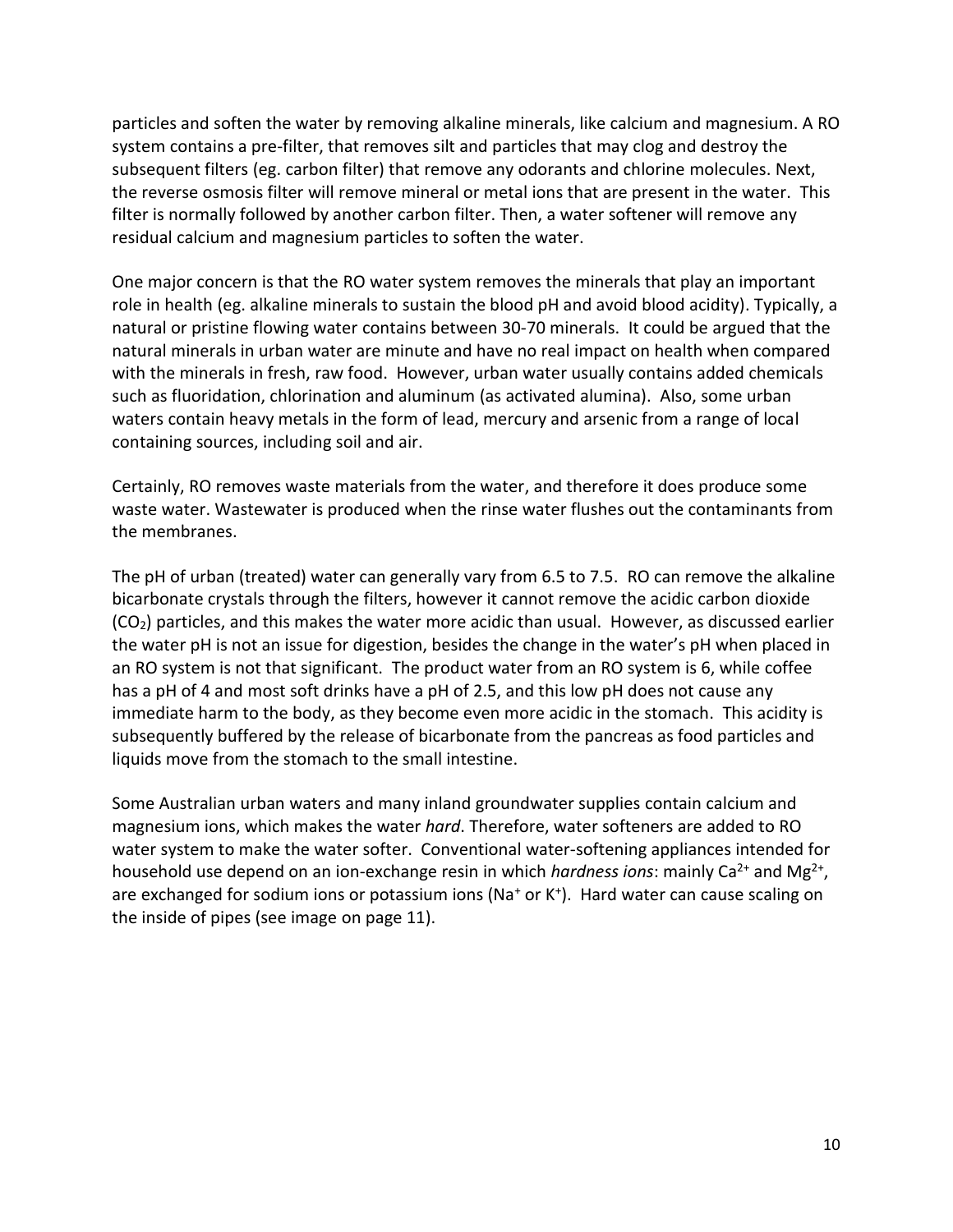

In the case of RO, it takes advantage of [hydrostatic pressure](https://en.wikipedia.org/wiki/Hydrostatic_pressure) gradients across a special membrane. The membrane has pores large enough to admit water molecules for passage; hardness ions such as  $Ca^{2+}$  and  $Mg^{2+}$ remain behind and are flushed away by excess water into a drain. The resulting soft water supply is free of hardness ions without any other ions being added. **Membranes have a limited capacity, requiring regular replacement**.

When water is restructured using a **Phión water conditioner**, the pipes do not scale with  $Ca^{2+}$ and  $Mg^{2+}$  ions. Therefore, softeners are not required when the water holds a permanent negative charge. Besides, all restructured water with a permanent negative charge tastes soft, even though water may be hard (with alkaline salts, eg. calcium salts) before passing through a **Phión water conditioner**.

#### Forms of water restructuring technologies

The commercial imperatives to develop water restructuring devices has been around since the 1930's. These days, water structure devices are primarily advertised within the wellness domain. Typically, the claims include: *no salts, no maintenance, no electricity, no magnets, no hassles, the most economical way to naturally balance and structure water, one-time installation, neutralize the effects of pollutants such as Arsenic, Bacteria, Chloride, Chlorine, etc., cost effective and efficient, one-time purchase, no filters to replace, no moving parts, etc*. In most cases, the technology does not address the science of structured water, and specifically the negative millivolt charge that is the principle characteristic of structure water. In most cases these technologies have some of the following features:

- Vortex generators (everyone seems to have a different and unique way to create the water vortex, eg. implosion technology)
- Piezoelectric effects (*the linear electromechanical interaction between the mechanical and the electrical state in crystalline materials with no inversion symmetry*) that resonate with tourmaline or quartz
- Infused rock dust/powders (paramagnetic fields), minerals, gems, etc.
- Light (ie. IR, UV) or sunlight exposure
- Focused intention (eg. love, healing, joy, etc.) to entrain that intention into the water (made famous by Dr. Masaru Emoto: Japan)
- Natural frequencies or wave energies
- Sacred geometry influences
- Magnet effects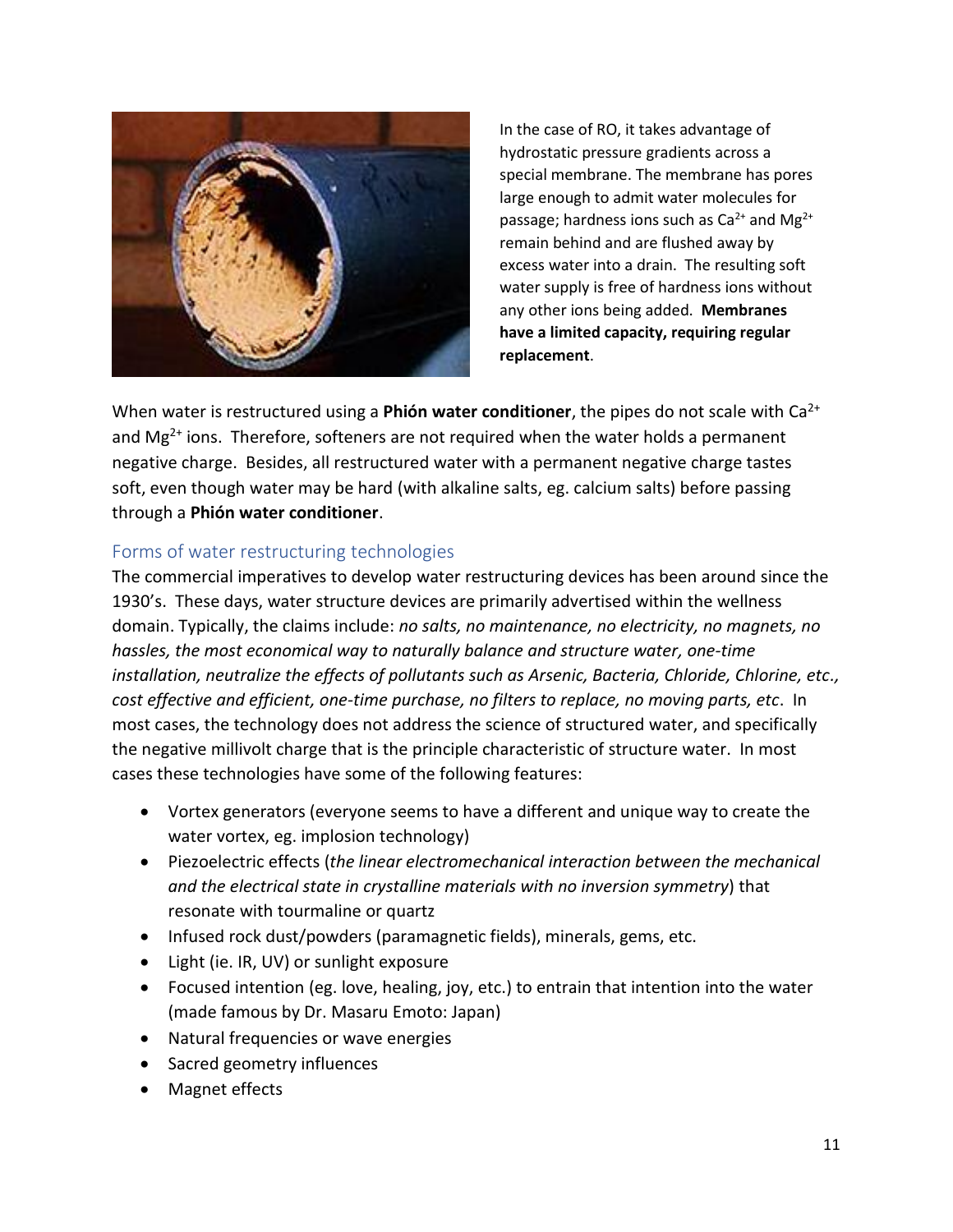There are other claimed techniques for conditioning or restructuring water, however the list above captures most of the techniques. Certainly, these features will influence water and potentially its structure because water has a capacity to receive, store and transmit energy as information.

Firstly, Phión research discovered very early in the innovation phase that water does not need to be directed to vortex, because water has high level of consciousness and knows how to vortex. Therefore, we never attempted to install techniques in devices to force a vortex. Secondly, Phión understood that the negative charge in water was the key measurement that indicated water was in a natural structure (six-sided crystalline form), and if the water held this negative charge for more than 48 hours then the charge was being held permanently. Interestingly, **Phión seems to be the only developer of structured water devices that makes this claim of holding a permanent negative charge in water and has a capacity to measure the charge in the water**.

Thirdly, structured water has a light blue colour that is sustained with the negative charge. Fourthly, structured water will entrain energies from its environment and this is acknowledged by many of the water technology developers, eg. from natural frequencies, natural wave energies, sunlight, gems, minerals, magnetism, etc. However, **only structured water with a negative charge will permanently hold these natural energies**.

Some technologies claim that their restructured water has low surface tension as *high surface tension makes it hard for the water to penetrate the cell membrane* (*in people and animals*) *or the cell wall* (*in plants*)*, which in turn leads to dehydration.* However, this claim is false: it is **the smaller size of the water molecule cluster in structured water that facilitates cell membrane penetration and not surface tension**. Structured water has a higher surface tension than unstructured water. In other words, structured water is sticky and elastic, and tends to clump together in drops rather than spread out in a thin film. **Surface tension is responsible for what is known as capillary action**, that allows water (and its dissolved substances) to move through the xylem and phloem of plants and through the tiny blood vessels in our bodies.

### Deuterium in water

There is an interesting debate about the amount of deuterium ( ${}^{2}$ H or D) in water and some commercial products are available to reduce the amount of deuterium in water. There are claims that reduced deuterium in water is beneficial to human health. However, there are no known reports of how deuterium behaves in structured, negatively charged water.

Natural water has tiny amounts of  $D_2O$  molecules (deuterium and oxygen), mixed in with the dihydrogen monoxide. Deuterium, also called heavy hydrogen, is an isotope of hydrogen that contains one proton and one neutron. In some cold and mountainous regions, typical drinking water has a deuterium concentration of about 150 ppm, roughly equivalent to a few drops per litre.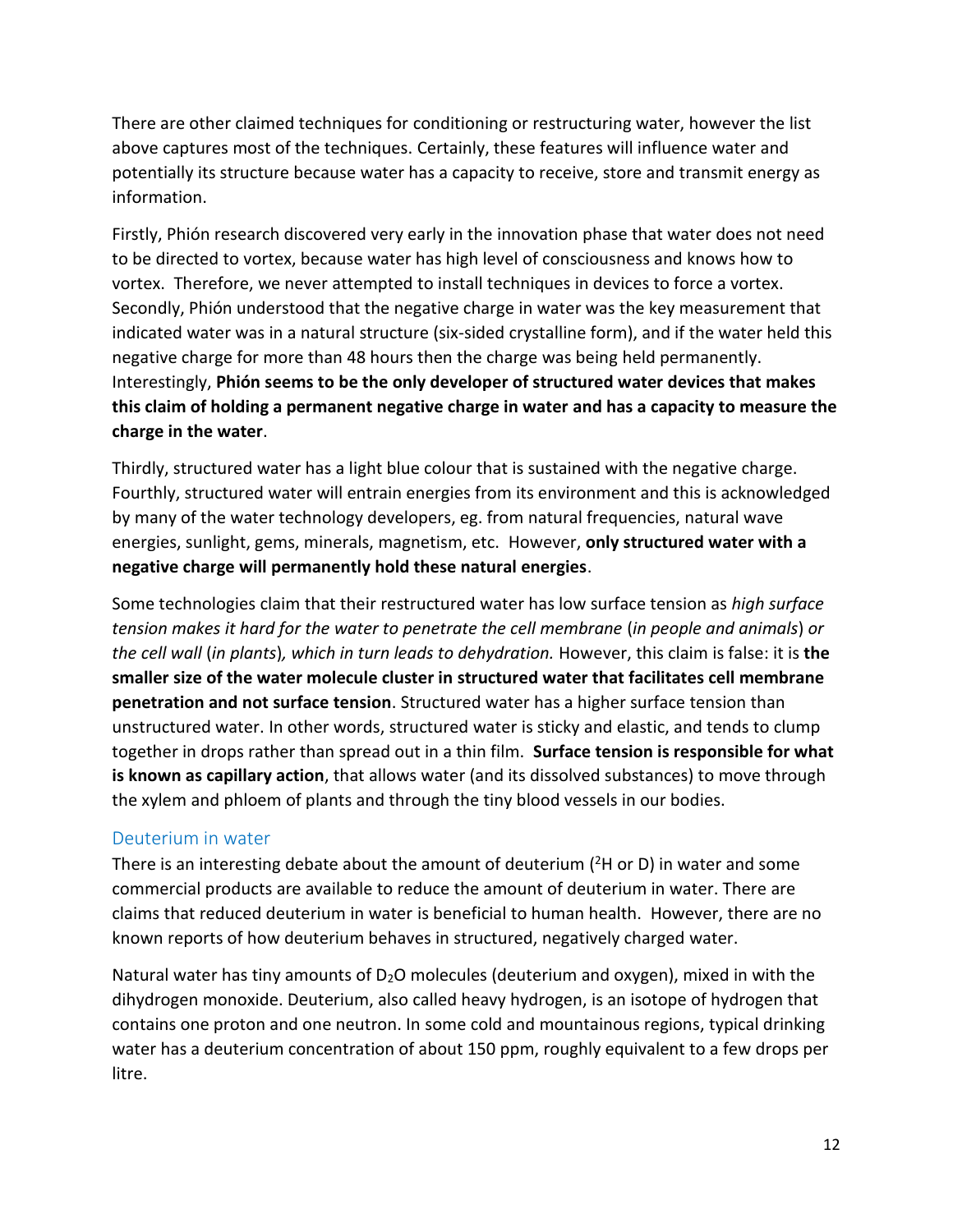

Theoretically, deuterium has been present in water ever since water appeared on Earth, and therefore has been part of life forms ever since that time. Deuterium has probably been a *foundation stone* in Earth energy (Gaia) and fundamental to the **primal consciousness** (essence) of evolving life.

All chemical elements have isotopes and they are part of the primal constructs for life. For example, Hydrogen has two stable isotopes: Protium  $(^1H)$  has a mass number of one and is the major isotope with an abundance of 99.985 %, whereas Deuterium  $(^{2}H)$  with mass number of two is abundant only up to approximately 0.015 %. In addition, there is also a radioactive isotope of hydrogen: called Tritium  $(3H)$ . Tritium has relevance in the field of determining the age of deep groundwater sources (often called *primary, magmatic or the source water*). However, in natural surface waters, the ratio of isotopes is not constant, due to constant churning of physical, chemical and biological processes, and therefore the isotope ratios can be changed (isotope effects) rapidly in time and space. Consequently, different isotope effects cause local and temporary compositions of precipitation.

**Primary or magmatic water** is water that exists within, and in equilibrium with, a [magma](https://en.wikipedia.org/wiki/Magma) or water-rich [volatile](https://en.wikipedia.org/wiki/Volatiles#Igneous_petrology) fluids that are derived from a magma. This magmatic water is released to the atmosphere during a [volcanic](https://en.wikipedia.org/wiki/Volcanic) eruption. Magmatic water is also be released as [hydrothermal](https://en.wikipedia.org/wiki/Hydrothermal)  fluids, and particularly during the late stages of magmatic crystallization or solidification within the Earth's [crust.](https://en.wikipedia.org/wiki/Crust_(geology)) The crystallisation o[f hydroxyl](https://en.wikipedia.org/wiki/Hydroxyl) bearing [amphibole](https://en.wikipedia.org/wiki/Amphibole) and [mica](https://en.wikipedia.org/wiki/Mica) minerals acts to contain part of the magmatic water within a solidified [igneous rock.](https://en.wikipedia.org/wiki/Igneous_rock) Ultimate sources of this magmatic water includes water and hydrous minerals in rocks melted during [subduction](https://en.wikipedia.org/wiki/Subduction) and Earth expansion, as well as *[primordial water](https://en.wikipedia.org/wiki/Water_distribution_on_Earth#Water_in_Earth.27s_mantle)* brought up from the deep [mantle.](https://en.wikipedia.org/wiki/Mantle_(geology))

[Stable isotope](https://en.wikipedia.org/wiki/Stable_isotope) studies of oxygen and hydrogen in igneous rocks indicate that the [oxygen-18,](https://en.wikipedia.org/wiki/Oxygen-18) <sup>18</sup>O, content is approximately 6 - 8 % **higher** than standard mean ocean water [\(SMOW\)](https://en.wikipedia.org/wiki/SMOW) while the [deuterium,](https://en.wikipedia.org/wiki/Deuterium) <sup>2</sup>H, content is 40 to 80 % **lower** than SMOW. Water in equilibrium with [igneous](https://en.wikipedia.org/wiki/Igneous)  melts should bear the same isotopic signature for oxygen-18 and deuterium. Isotope data on hydrothermal solutions spatially associated with [igneous intrusions](https://en.wikipedia.org/wiki/Igneous_intrusion) should reflect this isotopic signature. However, isotopic studies of hydrothermal waters indicate that most bear the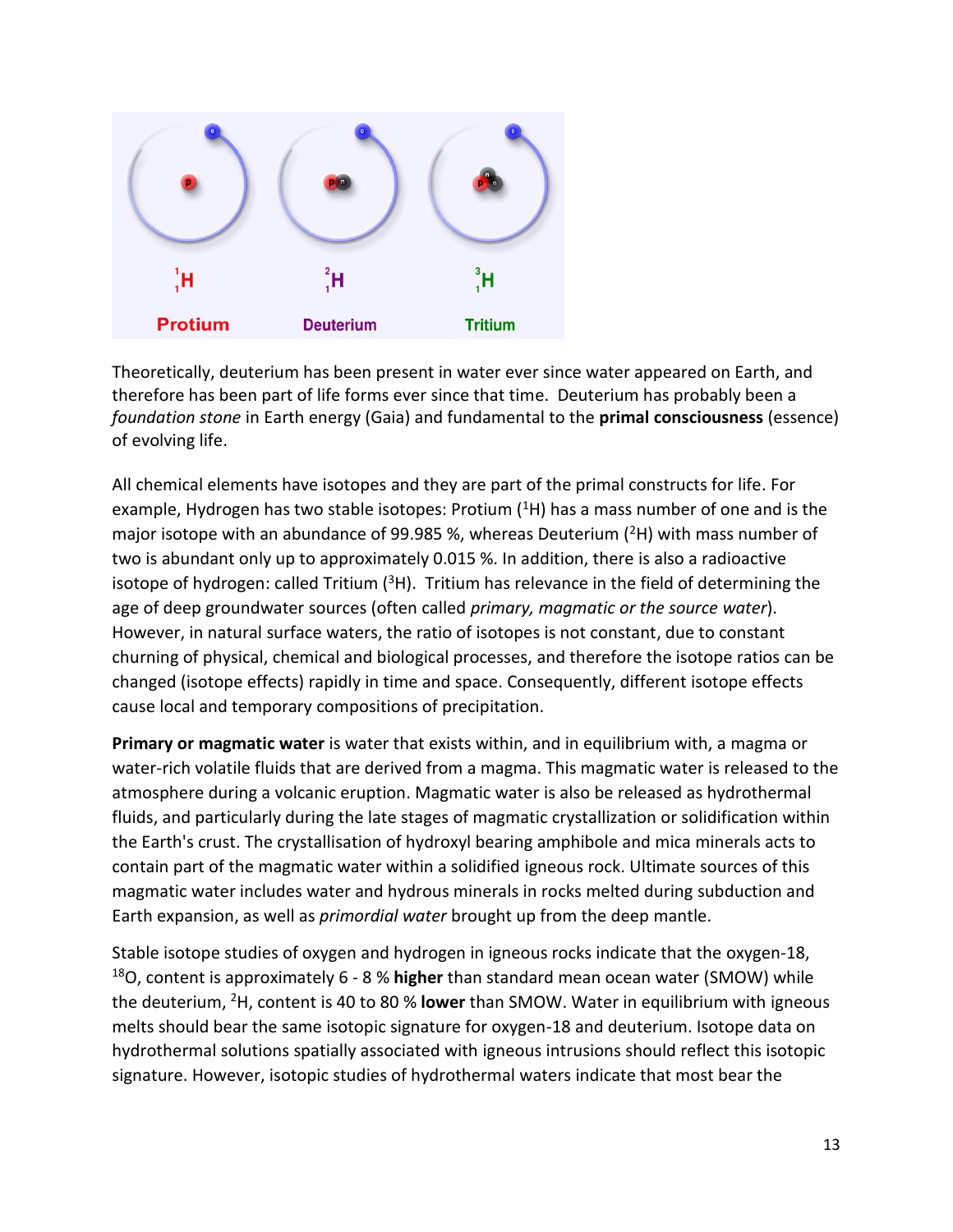isotopic signature of [meteoric water.](https://en.wikipedia.org/wiki/Meteoric_water) Any magmatic waters in these [hydrothermal](https://en.wikipedia.org/wiki/Hydrothermal) solutions must have been swamped by the rapid circulating groundwaters of the environment.

[Fluid inclusions](https://en.wikipedia.org/wiki/Fluid_inclusions) are microscopic bubbles of aqueous solutions which were trapped within crystals during crystallization and are considered as examples of the relic mineralising waters. Analyses of the isotopic content of these trapped bubbles show a wide range of  $^{18}$ O and <sup>2</sup>H content. All samples examined show an enrichment in  $^{18}$ O and depletion in <sup>2</sup>H relative to SMOW and shallow groundwater systems that are part of the hydrologic cycle. Fluid inclusion data from many deep *ore deposits* plot directly on the magmatic water *region* of an <sup>18</sup>O vs <sup>2</sup>H plot. It is very likely that deep magmatic water sources have a variable negative charge and are structured due to the variation in the magnetism of the deep rock system.

Similarly, studies have shown that water from mountainous regions has a higher oxygen-18 and lower or depleted deuterium amounts compared with waters of low elevation from sea levels. A  $^{18}$ O vs <sup>2</sup>H elevation plot would show that oxygen-18 and deuterium (D<sub>2</sub>O) are correlated. It is therefore reasonable to hypothesis that surface waters from low elevations could revert to a lower (depleted state) through restructuring the water with a **Phi'on water conditioner device** to a **permanent negative charge**, would increase oxygen levels, prevent oxidation and transform deuterium concentrations into a form that assimilates with cells, in a life-affirming manner.

Surface waters with higher concentrations of D2O are known as *heavy water*, and is considered by some to be harmful to plants and animals. Therefore, they claim that water with hardly any D2O, or *light water*, may boost the immune system and benefit plant and animal health, according to several studies. In one study from 2003, plant photosynthesis increased with the use of light water. A study involving [mice blasted with ionising radiation](http://www.ncbi.nlm.nih.gov/pubmed/11797936) showed a dramatic difference in survival between mice that drank light water and mice that drank regular water. It was even used as a cancer treatment for humans: In 2008, researchers reported that light water (deuterium depleted water) noticeably lengthened the lifespan of terminal cancer patients.

Given these reported effects, it seemed smart to some people to provide greater quantities of *light water* for public consumption, however light water is difficult to produce. Current deuterium extraction methods include electrolysis, distillation, a high-temperature exchange method that uses hydrogen sulfide, and desalination from seawater. The water produced from these processes would be oxygen depleted and positively charged, and therefore the deuterium depleted water would be in a destructured (chaotic) form.

H2O in its unstructured or destructured, pentagonal form is usually electrically neutral to positive, but if the hydrogen atom is deuterium (D,  $^{2}$ H), and the water molecule is D<sub>2</sub>O, the electrical charge of the heavy water is positive, until an electron (-) fills the shell in the D orbital of the hydrogen atom. When that happens, the heavy water molecule usually disassociates, because the hydrogen atom then looks like a light-weight helium atom (which is a noble gas)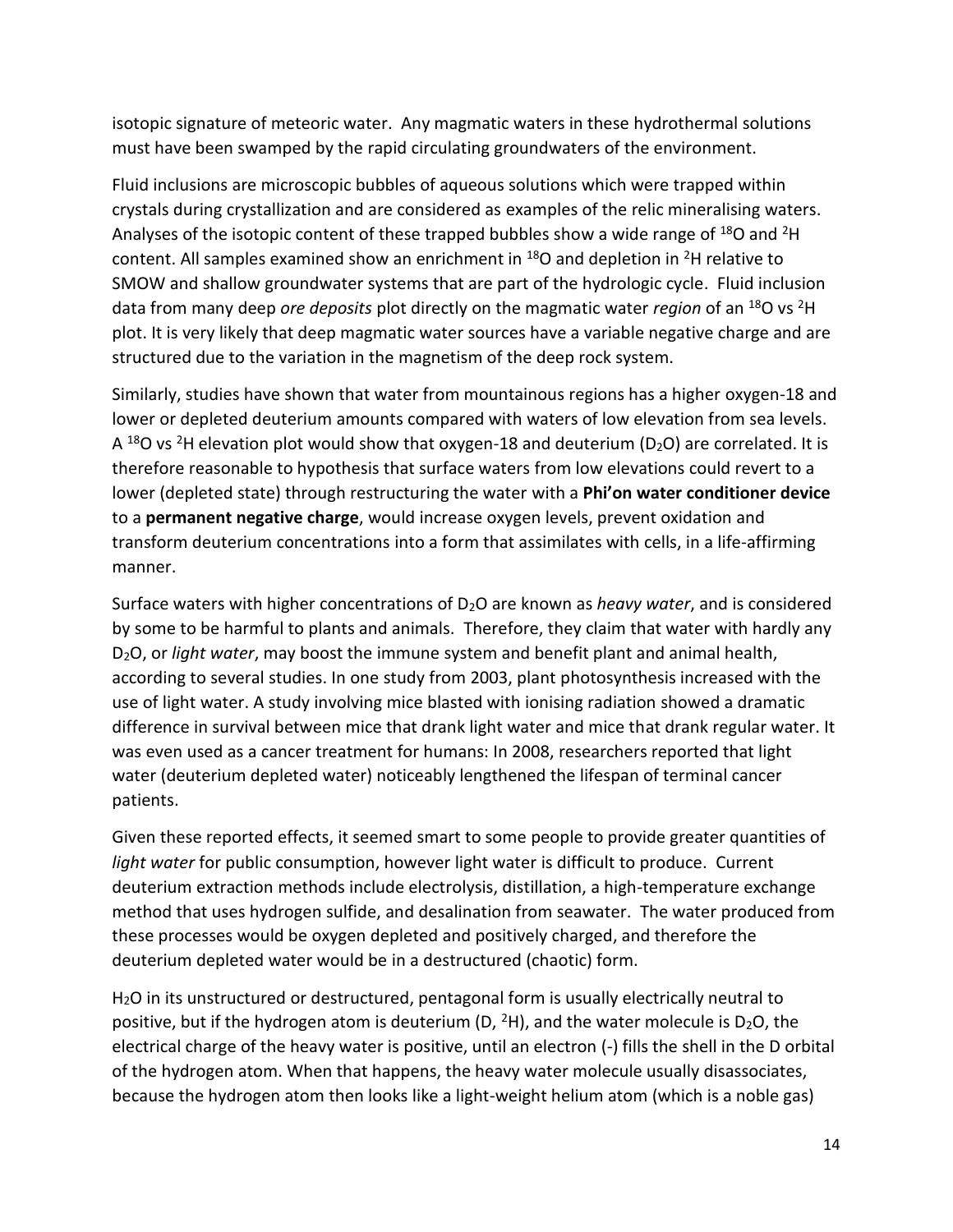Therefore, it is likely when deuterium is removed from water the polarity of the water would become less positive, and this may account for the reported results using *light deuterium water* (deuterium depleted) compared with the more positively charged *heavy deuterium enriched water*.

The opposing view about the health benefits of deuterium has been presented by Mikhail Shchepinov, a former Oxford University scientist, who considers *heavy water* (deuterium enriched) water would increase lifespan by 10 years. His view centres on fortifying the body's tissues and cells against attack and decay caused by free radicals, dangerous chemicals produced when food is turned into energy. Such *attacks* on proteins are particularly damaging and have been linked to cancer, Alzheimer's and Parkinson's.

Dr Shchepinov's theory is based on the idea that deuterium strengthens the bonds in between and around the body's cells, making them less vulnerable to attack. He found that water enriched with deuterium, which is twice as heavy as normal hydrogen, extends the lifespan of worms by 10 per cent. Fruit flies fed the deuterium rich water (*water of life)* lived up to 30 % longer.

Tom Kirkwood, of Newcastle University, said: *Shchepinov's idea* is interesting, but the history in the field of *deuterium enhanced versus deuterium depleted* is cluttered with hypotheses which are only partially supported by the data. Tom's laboratory has an interest in the biophysical effects of heavy water (both [heavy-hydrogen water,](http://en.wikipedia.org/wiki/Heavy_water)  $D_2O$ , and heavy-oxygen water,  $H_2O^{18}$ ) Consequently, this angle of research could fill in some gaps in the research data and throw more light onto the role of deuterium in oxygen rich, structured, negatively charged water in cell regulation and healing.

# What differentiates the Phión MEA water devices in the structured water market

**Phi'on's** water conditioning devices have been under research and development since 2003. In 2012 a working prototype was finally produced that sustained a natural, permanent, negative charge (mV) in the water. In 2016, **Phión** was granted 4 Australian Innovation Patents for the capacity of the devices to hold a permanent negative charge in the water, demonstrate a capacity to activate microbial activity, demonstrate a capacity to eliminate pathogenic microbes in water (E. coli) and raw milk, and to permanently hold any natural quantum wave energy that is life-affirming. This included a demonstrated capacity to reduce cellular stress levels back to a normal range.

Since our first working prototype in 2012, there has been a process of continuous innovation and improvement in design, testing and application. **Phión** has undertaken over 300 experiments and trials in the areas of human and animal health, agriculture and industrial applications (including waste water treatment). This process is ongoing as applications for the devices expand through new opportunities in trialling and testing results.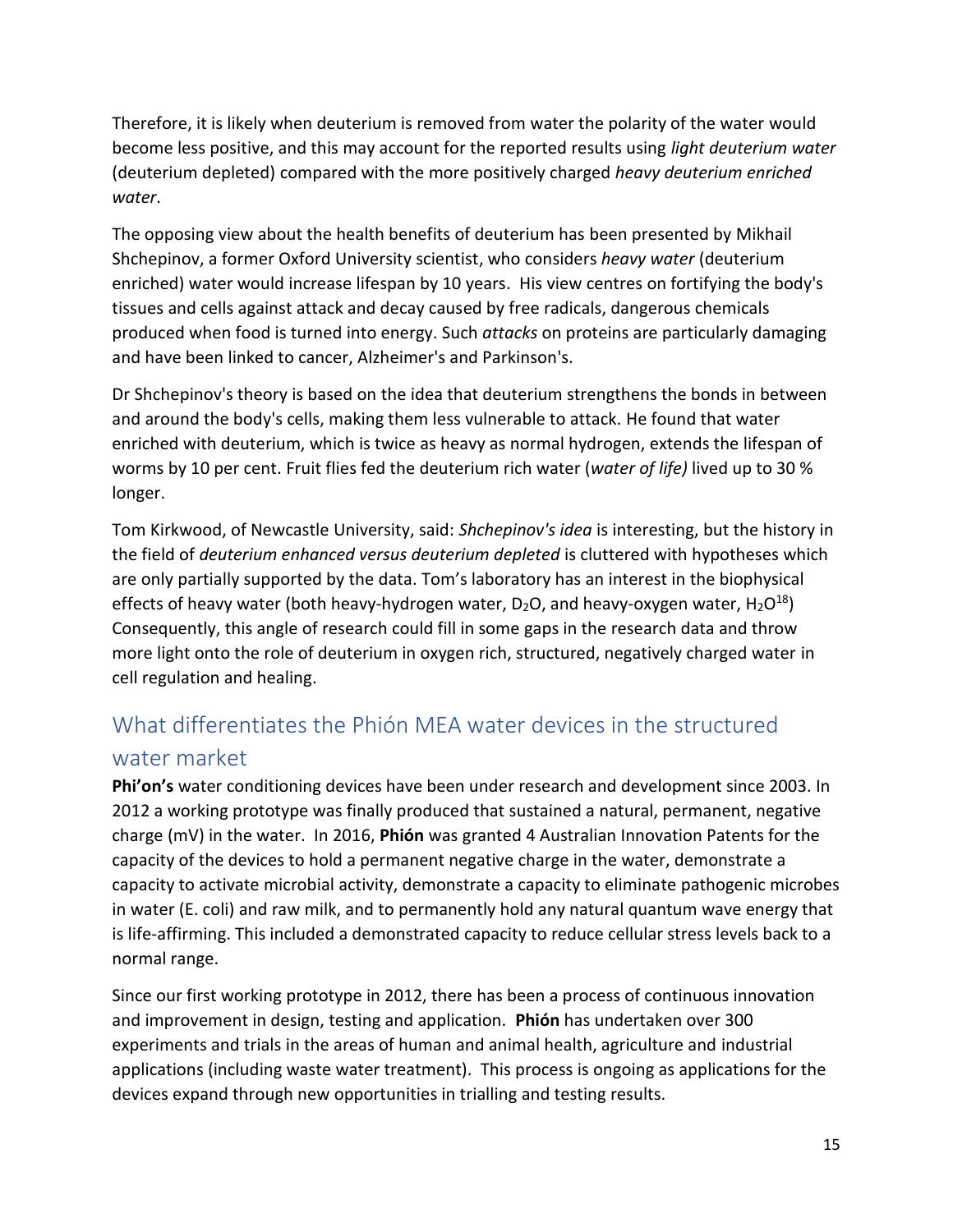Also, Phións device manufacturing has reached a mature stage, including the stability of the negative charge in the water and its broad application for domestic, agricultural and industrial uses. **The Phión** website for these devices is [www.meawater.com.au.](http://www.meawater.com.au/) The MEA website provides the evidence of its advanced capacity for water conditioning and restoring the natural, permanent negative charge to water. The **Phión** MEA devices include: a portable **bottle top device** for home or travelling to condition water, wine, spirits, juices and raw milk; an **undersink/shower device** that can also be used on an outdoor tap and sprinkler, and 5 **in-line devices**  $(Y_1^{\prime\prime}, Y_2^{\prime\prime}, Y_3^{\prime\prime}, Y_4^{\prime\prime})$  and a 2" inner diameter) for house connections and a broad range of agricultural and industrial applications.



The key areas that differentiate the Phión MEA water devices in the structured water market are:

- 1. The simplicity of design, operation and installation (install and forget). There is **no ongoing maintenance**, except the bottle top device may need a change of the inner washer every 2-3 years depending on usage, however this process is very simple and Phión provide spare washers.
- 2. The water produced from these devices will **hold a permanent negative charge** (ie. a syntropy force). Phión has checked this capacity in numerous experiments with water and wine. Wine that is restructured will never oxidise (ie. lose oxygen and turn to vinegar). These results clearly demonstrate that the MEA water has a **natural preservative capability**
- 3. The cost to buy and sustain the device is **highly competitive and value for money** is significant given that it will hold a permanent negative charge and produce significant results in food production and food integrity
- 4. Phión structured water will **eliminate pathogenic microbes** like E. coli
- 5. Phión structure water has a **natural bonding with microbes in the processes of digestion**, **absorption and assimilation of nutrients and elimination** of cellular wastes
- 6. Phión structured water has been proven in independent measurement to **receive (entrain), store and transmit natural wave energies** (eg. Quantum Code Technology: QCT) that will reduce cellular stress levels to a normal range in about 2 minutes.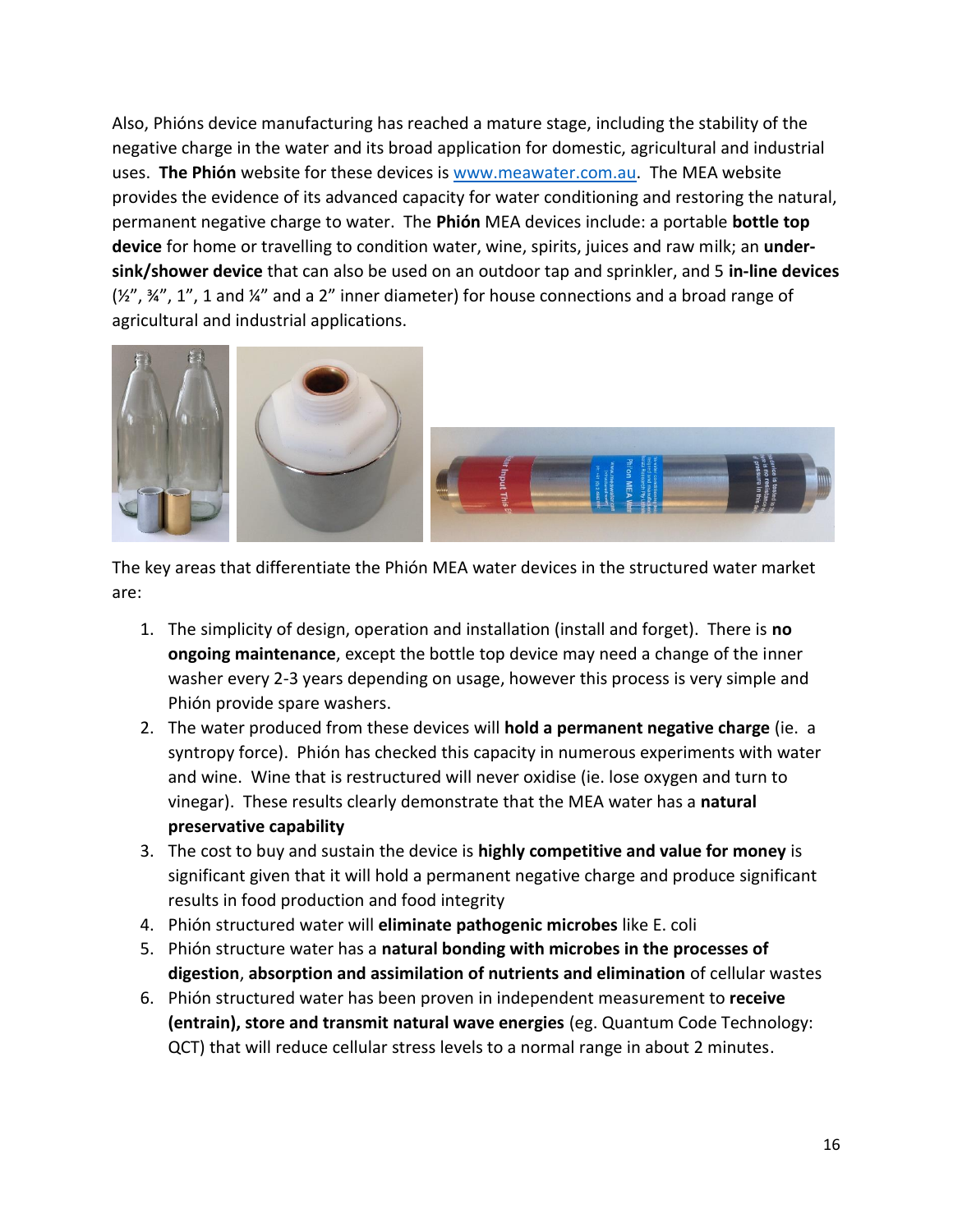The key question arising from the above factors, that differentiates the **Phión** MEA water device results from other technologies is the fact that the **MEA water retains its negative charge**. The only explanation is that the **MEA water device creates another time and space dimension to the six-sided crystalline structure that creates a permanent bond between the water molecules, and this prevents the exposure of the bonding to disorganisation**, eg. oxidation. That is, the MEA water is in a state of **syntropy** (energy enhancing) and will sustain cells in a **higher function or order.**

Every cell on this planet operates at its fullest potential when the negative charge of the cell water (80% of the cell volume) is **-50mV or better**. When the cell charge falls towards a near positive (+) charge through cellular stress, due to poor diet (particularly access to nutrient dense food), poor lifestyle choices, exposure to radiation and chemical toxicity, then body organs and systems become diseased. See diagram below.



Our ancestors have intuitively known through antiquity, the value of drinking and bathing in flowing, structured water. Therefore, they settled on flowing streams or springs, and used it every day.

The implication of low cellular charge is clear: our state of health is highly dependent upon the structure (negative charge) of cellular water. Nobel Prize Laurates, like Dr. Szent-Gyorgyi, Dr. Linus Pauling and Dr. Luc Montagnier were often quoted as wondering why the scientific and medical communities could not grasp this simple principle of the value of structured water to health and wellbeing.

The key issue that these Nobel Laurates were pointing to would have been the fact that any disorganisation of cellular water structure (eg. loss of negative charge and oxygen) creates an environment for disease. Everyone has a genetic propensity (expression) for disease, acquired initially from forebears and time in the womb; and then modified by environmental factors relating to diet, lifestyle choices and life stresses. When these adverse factors affect cell structure, the cells will initiate gene expression and the cell will become disorganised. The rate of aging is different between the forces of entropy (decay) and syntropy (energy restoring) at a cellular level. For example, if the blood is continuously extracting alkalising minerals (eg. calcium, magnesium, etc.) from bones due to a chronic, acidic blood state, then decay can gradually overwhelm the forces of syntropy: this can be one pathway to disease regardless of gene expression.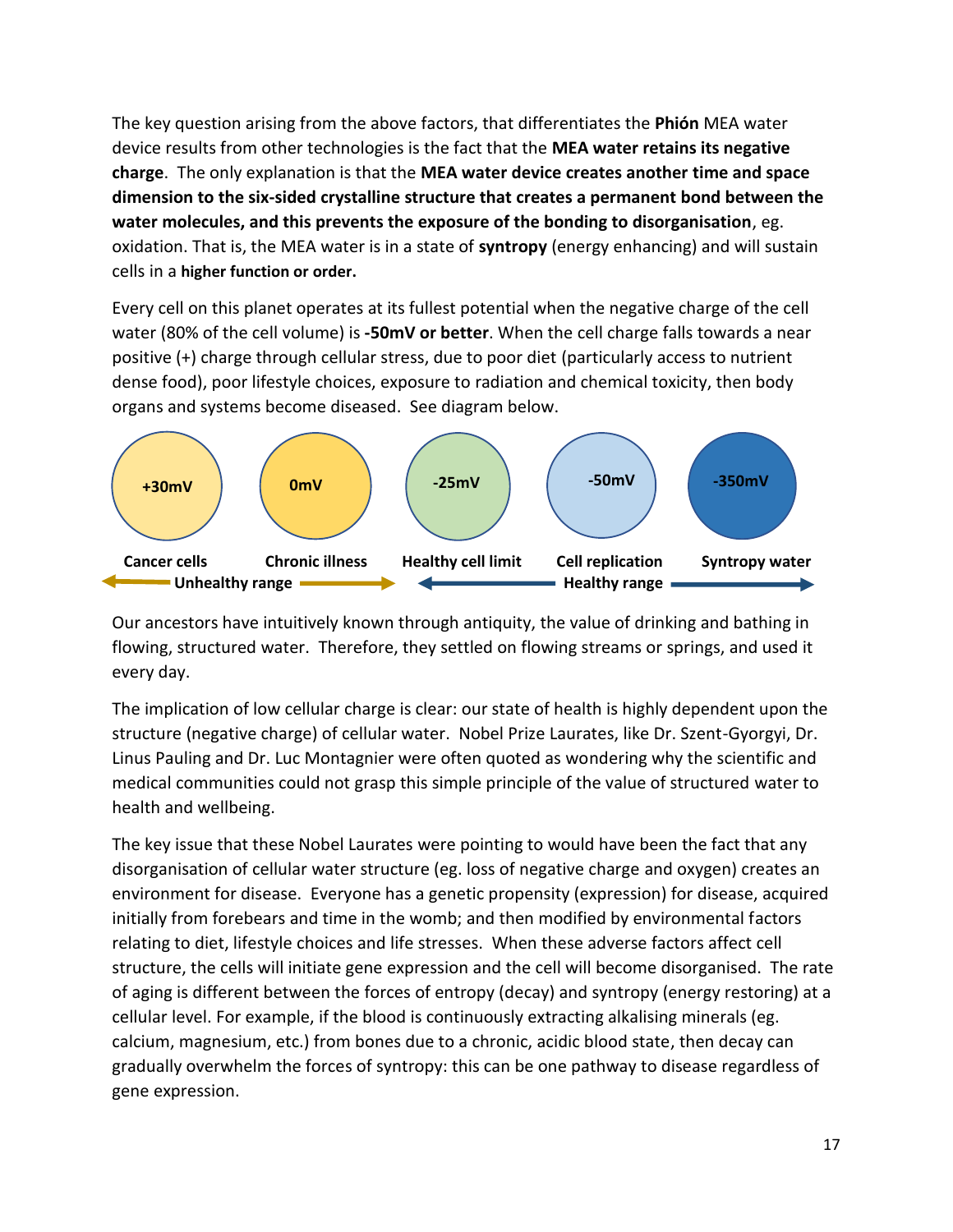Genes have 64 codons (recipes) to produce proteins from amino acids. Radiation, for example, can block the function of many amino acids, and particularly Tryptophan that is in a pathway to make serotonin (the hormone that prevents anxiety and depression). Radiation can also change the polarity of cellular water. The capacity of a protein to function as a syntropy force is highly dependent on it being surrounded by about 10,000 molecules of structured water. When proteins do not function properly then diseases like Parkinson's, Multiple Sclerosis (MS), cancer, etc. can take hold. The message of these Nobel Laurates was related to *the critical functions of structured water within organisms, including cellular communication to DNA integrity, and every bio-chemical-electro reaction in the body.* 

In many respects, it is understandable why the pharmaceutical and medical systems focus public attention on genes as an underlying cause of disease, because this focus is a massive distraction from the real causes of disease. Disease is entropy in full flight and can only be arrested if the organism achieves a higher or altered state of syntropy at a cellular level.

Gene expression is only a symptom of the underlying cause of disease, and that is: *the disorder in cellular water*. However, it is the escalation of profit from servicing escalating disease with pharmaceutical drugs that will not deter the massive promotion of gene therapy. It seems that we live in an era where truth is buried by propaganda.

*The greatest impediment to scientific innovation is usually a conceptional lock, not a factual lack* 

#### *Stephen Gould, Harvard Paleontologist*

In the ideal world, children would be taught about the values of eating natural food that is nutrient dense, fresh and organic; and drinking structured water as a foundation to good health. They would also be taught that the energy of the mind is powerful (placebo effect of intention) in *sustaining cell integrity*. Dr Vogel once wrote: *What we have found in our laboratory is that the energy of the mind projected through a crystal will structure water just like it was frozen into ice. The remarkable and unique differentiation is that water, when it is structured with the mind and with thought, remains fluid and structured; that type of structure is called liquid crystal, mesophase, a mesomorphic transition*.

*The hexagonal structure of water is the one that promotes health and increase longevity Dr. Yang Oh (Professor Baylor Medical School)* 

*Cell water is generally different from that of bulk water, and (becomes) more bulk-like (unstructured water) in cancer cells.* 

#### *Phillip Ball, Editor Physical Sciences*

Structured water is liquid crystal that works as a fractal antenna to receive, store and transmit all cellular communications. **The way that we organise and conduct our lives to nourish and sustain this water structure in our cells is the key to a healthy life**.

*The cell is immortal. It is merely the fluid in which it floats that degenerates. Renew this fluid at regular (hourly) intervals, give the cells what they require for nutrition, and as far as we know, the pulsation of life can go on forever. Dr. Alexis Carrel, Nobel Prize Physiology (Medicine)*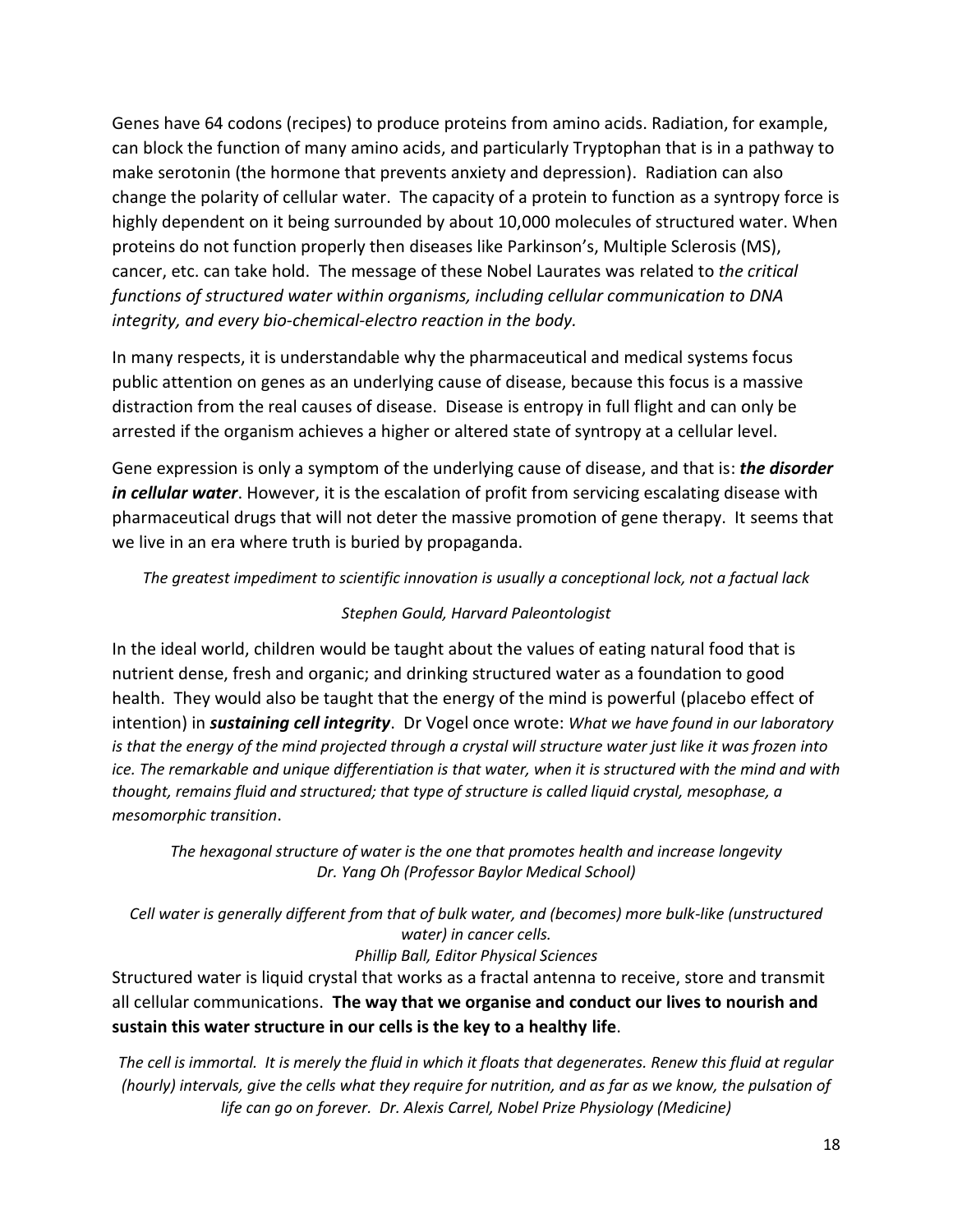Food production and quality testing with the MEA water conditioning devices has been high on the priorities for **Phión**. The results of MEA water testing on plants very clearly point to increased food quality in taste and the uptake of nutrients, and increased production yields. The MEA water technology is now providing new opportunities for home gardeners, and food and flower producers on small and large scale to produce plants and animals with integrity, and without chemicals (see images below and on page 16)



Many of these plant trials (mainly food plants and animals) have included **Phións** biological (microbial) formulations. For example, microbes in the soil have a unique partnership with structured water, and this collaboration is the basis of all cellular life. The food trial projects using **Phión** structured water and the biological formulations have also been undertaken in China with chilli plants, and in the USA with medicinal cannabis plants; where significant growth results were achieved in both cases (see images and comments on page 17)



This photo is a comparison between two Chilli plants grown in China: one was grown **without MEA water** and Phión soil biology (left) and the other (right) was gown **with the MEA structured water and Phión soil biology**. The yield of the chillies, by weight, was 5 times greater for the plants treated with the MEA water and Phión soil biology. Note the significant increase in root mass, the pathway for nutrient uptake to the plant.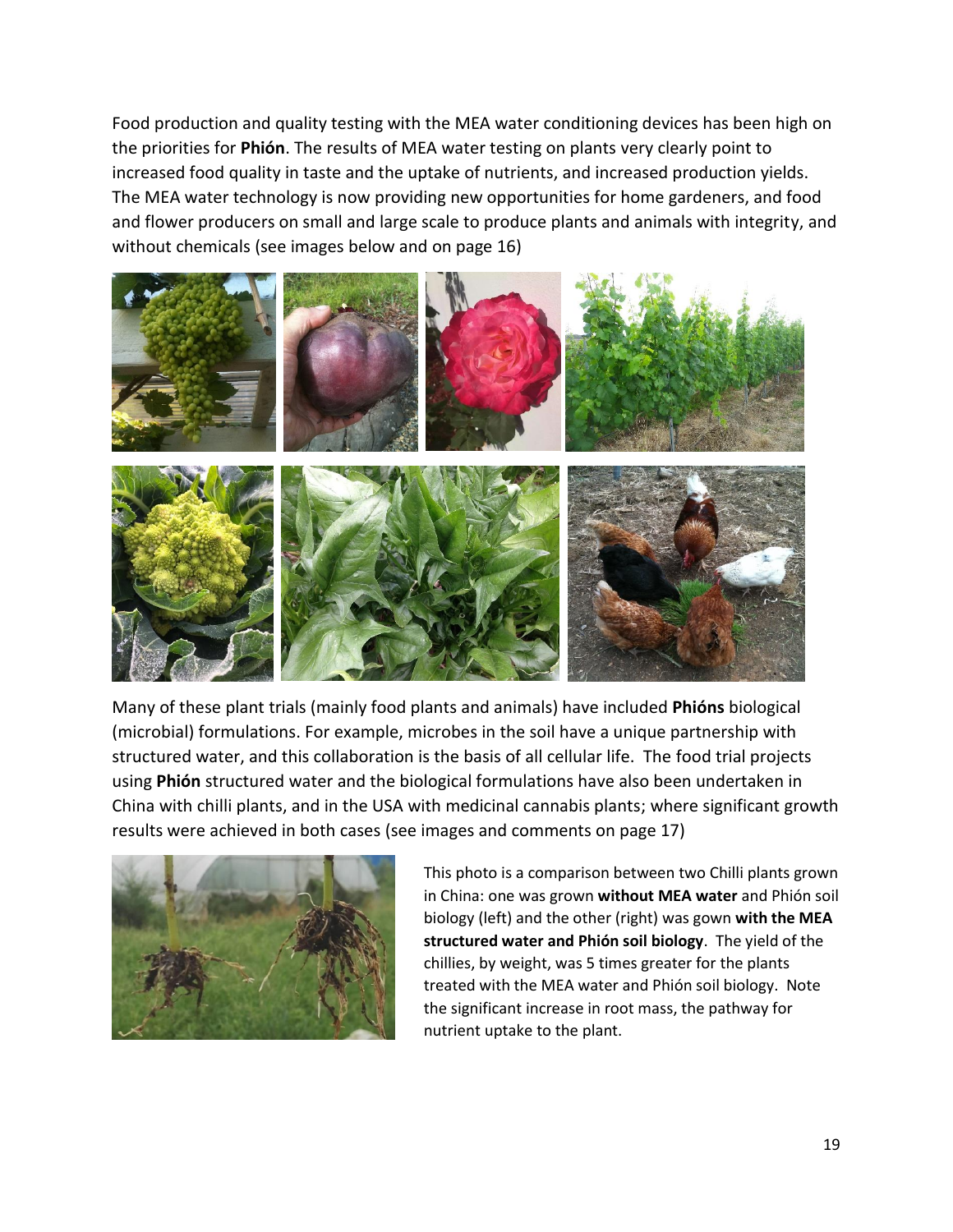

This photo is of a Medicinal Cannabis plant grown from seed with MEA water in the USA (Oregon) The key point to note here is the increased strengthening in the bottom of the stem due to a significant increased uptake of silicon. This feature is not observed in plants not receiving MEA water. Silicon is critical to plants as it arms them to defend or fight pest attack. Trials undertaken by University of Delaware (USA) and Western Sydney University (Australia) demonstrated that plants that had silicon concentrations decreased insect growth and attacks, and consequently decreased root consumption by insects by 71%. Other Phión trials show similar nutrient uptake results in a range of species using or ingesting structured water.

**Phión** places a high priority on the quality control of the MEA water production and the feedback that we get from clients. It is our mission to sustain a leading edge in the market of water conditioning through results in human and animal wellbeing the achieving a high level of food integrity. The MEA website has over 20 papers dedicated to explanation of the structured water science and the results that we have achieved in research, development and testing since 2012. The website is updated regularly with new research and development information on the quantum phenomena of structured water and its function in cells of organisms.

*Anyone who can solve the problems of water will be worthy of two Nobel Prizes: one for Peace, and one for Science John F Kennedy, 35th President of USA* 

## Conclusion

The **Phión** structured water is a dynamic, syntropy force that can increase and sustain energy expression at a cellular level: for microbes, plants, animals and humans. That is, cellular decay can be slowed (ie. anti-aging) through the continuous use of structured water for:

- Growing food. Structured water increases the life-force energy of the plant (as shown in the images above (pages 16-17)
- Hydrating the cells of animals and humans to improve cell regulation and healing
- Fermentation of foods, nutrient extraction from nuts, fruits and vegetables, preserving of food.
- Bathing (surround your skin with negative charge, like the negative ions in the air of a rainforest, waterfall, etc.

The human body potentially contains **one million trillion trillion molecules, and 99.9% of these molecules are water molecules**. Therefore, given that structured water in cells is in a unique fractal form (electromagnetic patterns), there is a massive amount of information that these cells can receive, store and transmit. It is this unique cellular capacity that enables a cell to amplify syntropy forces of renewal over entropy forces of decay. However, if the cellular entropy forces increase due to poor diet, water quality, lifestyle choices, and unhealthy thoughts; then cellular charge (voltage) will fall towards positive (+mV): the state of disease.